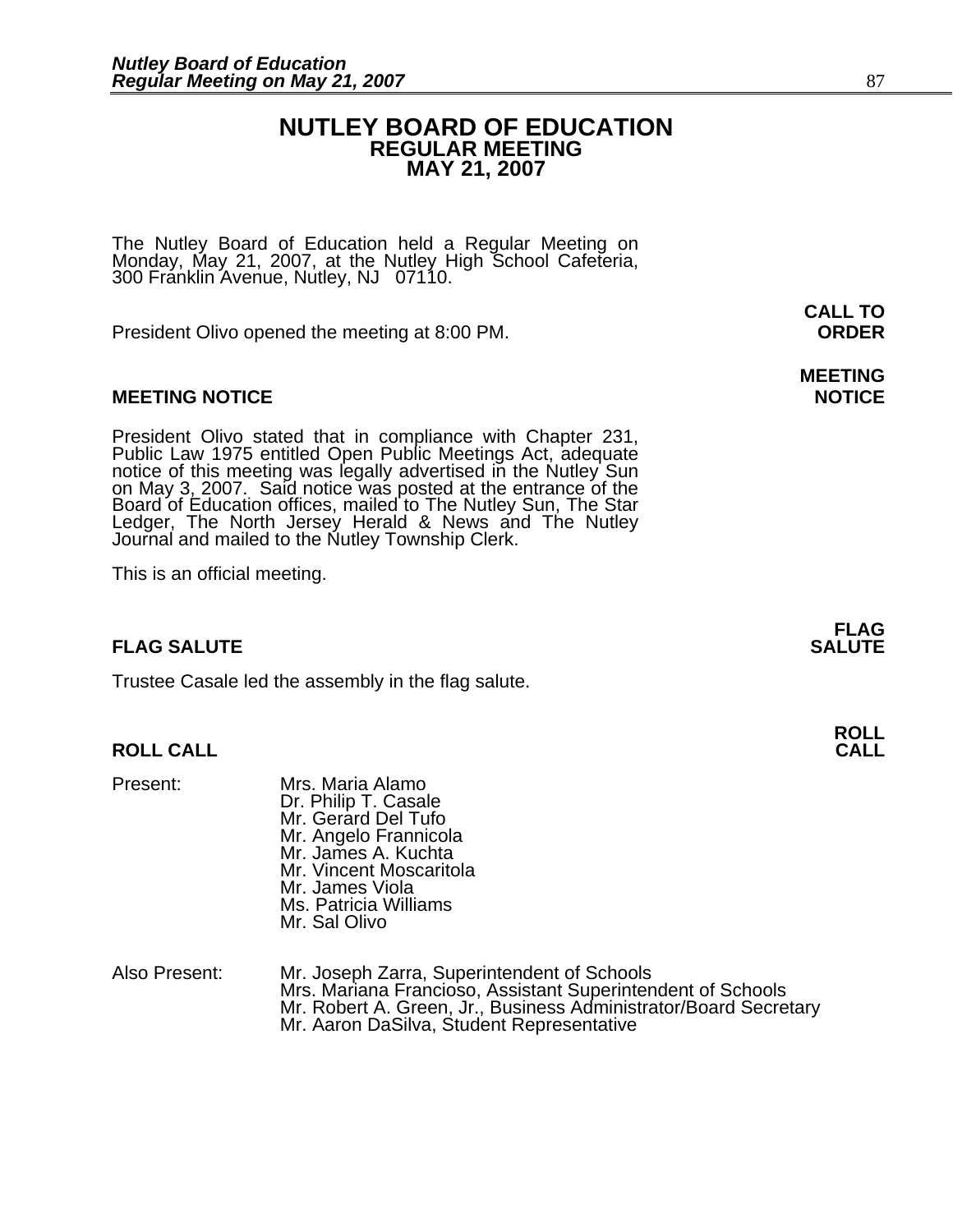# **APPROVAL OF MINUTES APPROVE**

**BE IT RESOLVED that the Board of Education approves the MINUTES**<br>following minutes:<br>May 7, 2007 - Conference/Special Meeting

May 7, 2007 - Closed Executive Session May 3, 2007 - Reorganization Meeting April 16, 2007 - Regular Meeting April 16, 2007 - Closed Executive Session

Trustee Viola moved, Trustee Alamo seconded, and the Board unanimously approved by voice vote a motion to approve the minutes as listed.

A thank-you note from Joseph Affinito for the Board's expression of sympathy on the passing of his father.

A thank-you note from Veronica Zoltowski for the Board's expression of sympathy on the passing of her mother.

A thank-you note from Jennifer Wilson for the Board's expression of sympathy on the passing of her father.

A variance notice regarding property at 30 Elm Place being 200 feet within school property.

# **RECOGNITION OF AWARDS**

Special awards were given to students for both their academic and athletic achievements, Schedule A, which is appended to the minutes of this meeting.

### **RECESS MEETING RECESS**

At 8:50 PM upon the suggestion of President Olivo, Trustee Casale moved, Trustee Alamo seconded, and the Board unanimously approved by voice vote a motion to recess.

### RECONVENE MEETING **RECONVENE**

At 9:00 PM Trustee Del Tufo moved, Trustee Williams seconded, and the Board unanimously approved by voice vote a motion to reconvene the open public meeting.

**CORRESPONDENCE CORRESPONDENCE** 

#### **RECOGNITION OF A AWARDS**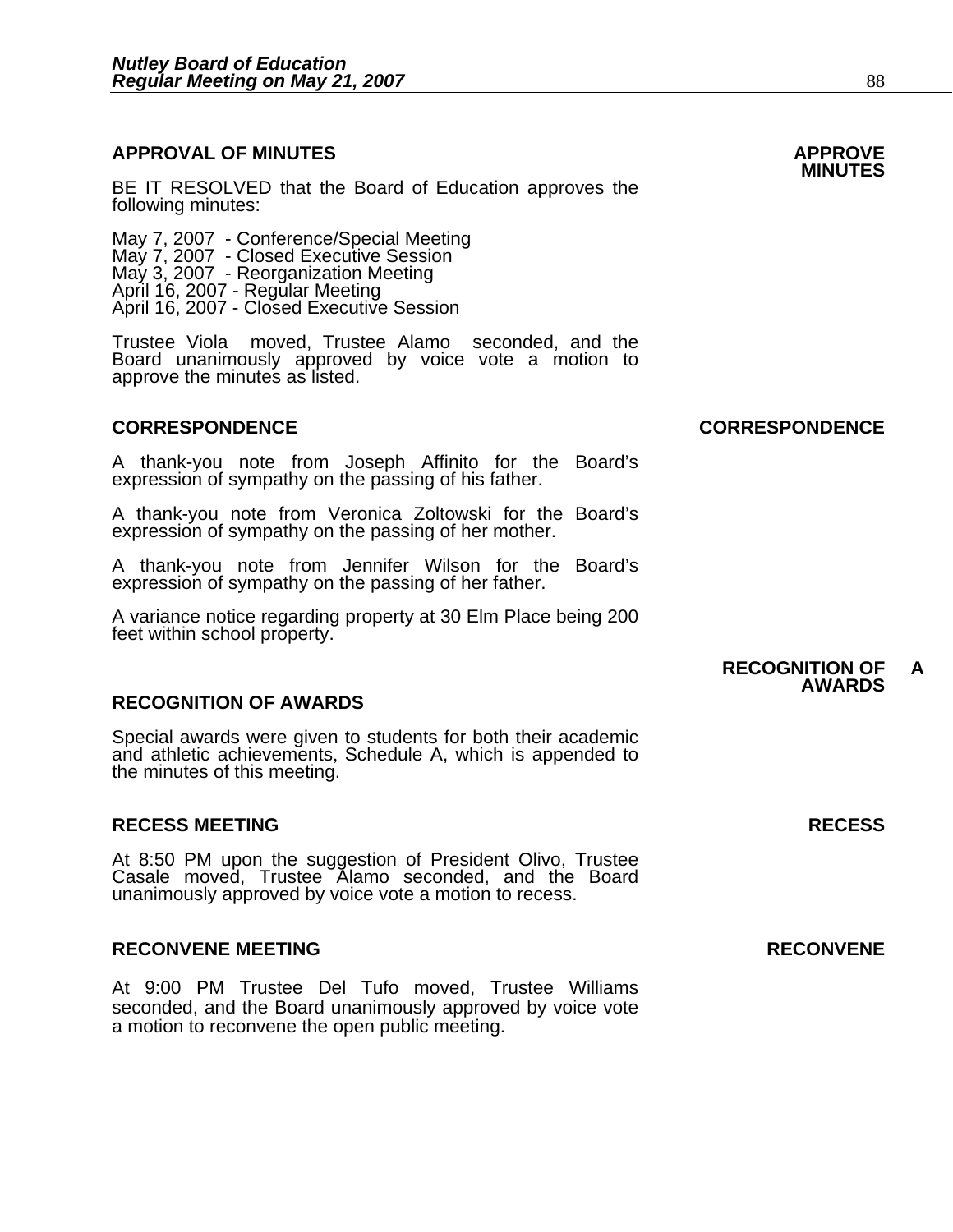# **SUPERINTENDENT'S REPORT SUPT'S REPORT A**

Superintendent Zarra presented the Superintendent's Report dated May 21, 2007, Schedule A, which is appended to the minutes of this meeting, and briefly summarized its contents.

Trustee Alamo publicly recognized Mr. Zarra and Mrs. Francioso for their attendance at the Essex County School<br>Boards Administration meeting.<br>**BOARD** 

# **BOARD SECRETARY'S REPORT**

Board Secretary Green presented the Board Secretary's Report dated May 21, 2007, which is appended to the minutes of this meeting, and briefly summarized its contents.

### **COMMITTEE REPORTS REPORTS**

- Aaron DeSilva Student Representative Report
- Trustee Viola Personnel Report
- Trustee Del Tufo Facilities Report
- Trustee Alamo Academic Committee

Time was allowed for comments and questions from the Board after each committee report.

# **HEARING OF CITIZENS (Resolutions Only) HEARING OF CITIZENS**

None

# **SUPERINTENDENT'S RESOLUTIONS EXAMPLE ASSESSED ASSESSED ASSESSED ASSESSED ASSESSED ASSESSED ASSESSED ASSESSED ASSESSED ASSESSED ASSESSED ASSESSED ASSESSED ASSESSED ASSESSED ASSESSED ASSESSED ASSESSED ASSESSED ASSESSED AS**

Trustee Frannicola moved, Trustee Alamo seconded, a motion that the Board approves the Superintendent's Resolutions numbers 1 through 25 as listed below.

Resolutions 1 through 25 were approved by roll call vote with the following exceptions:

Trustee Frannicola abstained on Resolution 10 – Appointments – BOE Extended Day Summer Program 2007,<br>Resolution 13 – Reappointments – Professional Staff and Resolution 19 – Extra Compensation.

President Olivo and Trustee Moscaritola also abstained on Resolution 13 - Reappointments – Professional Staff.

**SECRETARY'S** 

# **COMMITTEE**

# **RESOLUTION**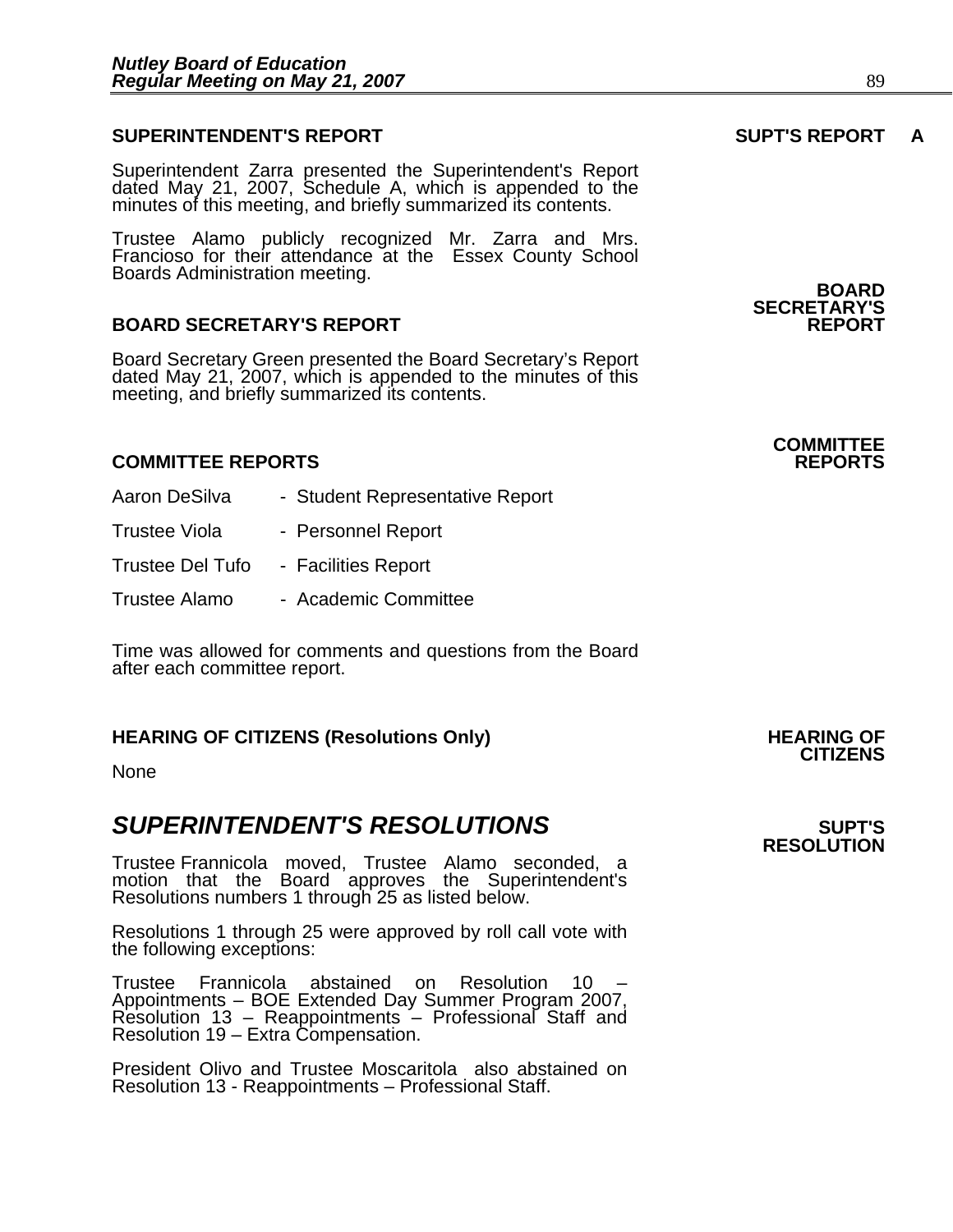# 1. **RETIREMENT – Vice Principal**

BE IT RESOLVED that the Board of Education approves the acceptance of the retirement of Mr. Joseph Affinito, Nutley High School Vice-Principal, effective July 1, 2007. **RESIGNATIONS** 

# 2. **RESIGNATIONS – Athletics**

BE IT RESOLVED that the Board of Education approves the acceptance of the resignation of the following coaches:

| Luke Cardinale  | -Head Wrestling Coach        |
|-----------------|------------------------------|
| Alicia Coppola  | -Head Cheerleading Coach     |
| Michael McQuade | -Head Girls Basketball Coach |

# 3. **RESIGNATION – Crossing Guard**

BE IT RESOLVED that the Board of Education approves the acceptance of the resignation of Mrs. Patricia Brush Ferrarelli as Radcliffe School Crossing Guard. **APPOINTMENT APPOINTMENT** 

# 4. **APPOINTMENT – BOE Extended Day Program**

BE IT RESOLVED that the Board of Education approves the appointment of Ms. Emily Griesbach as a part-time substitute Child Care Aide for the 2006-07 school year at the hourly rate of \$12.75.

# 5. **APPOINTMENT – Volunteer Coach**

BE IT RESOLVED that the Board of Education approves the appointment of Mr. Frank Sasso for the position of Volunteer Golf Coach.

# 6. **APPOINTMENTS – Teacher Substitutes**

BE IT RESOLVED that the Board of Education approves the appointments of the teacher substitutes listed on the attached Schedule B for the 2006-07 school year.<br>**APPOINTMENT** 

# 7. **APPOINTMENT – Substitute**

BE IT RESOLVED that the Board of Education approves the following substitute for the 2006-07 school year:

# School Aide/Clerical:

Antoinette DiGangi

**ATHLETICS** 

**RESIGNATION CROSSING GUARD** 

# **EXTENDED DAY**

#### **APPOINTMENT VOLUNTEER COACH**

# **SUBS**

**APPOINTMENT TEACHER SUBS B** 

### **RETIREMENT VICE PRINCIPAL**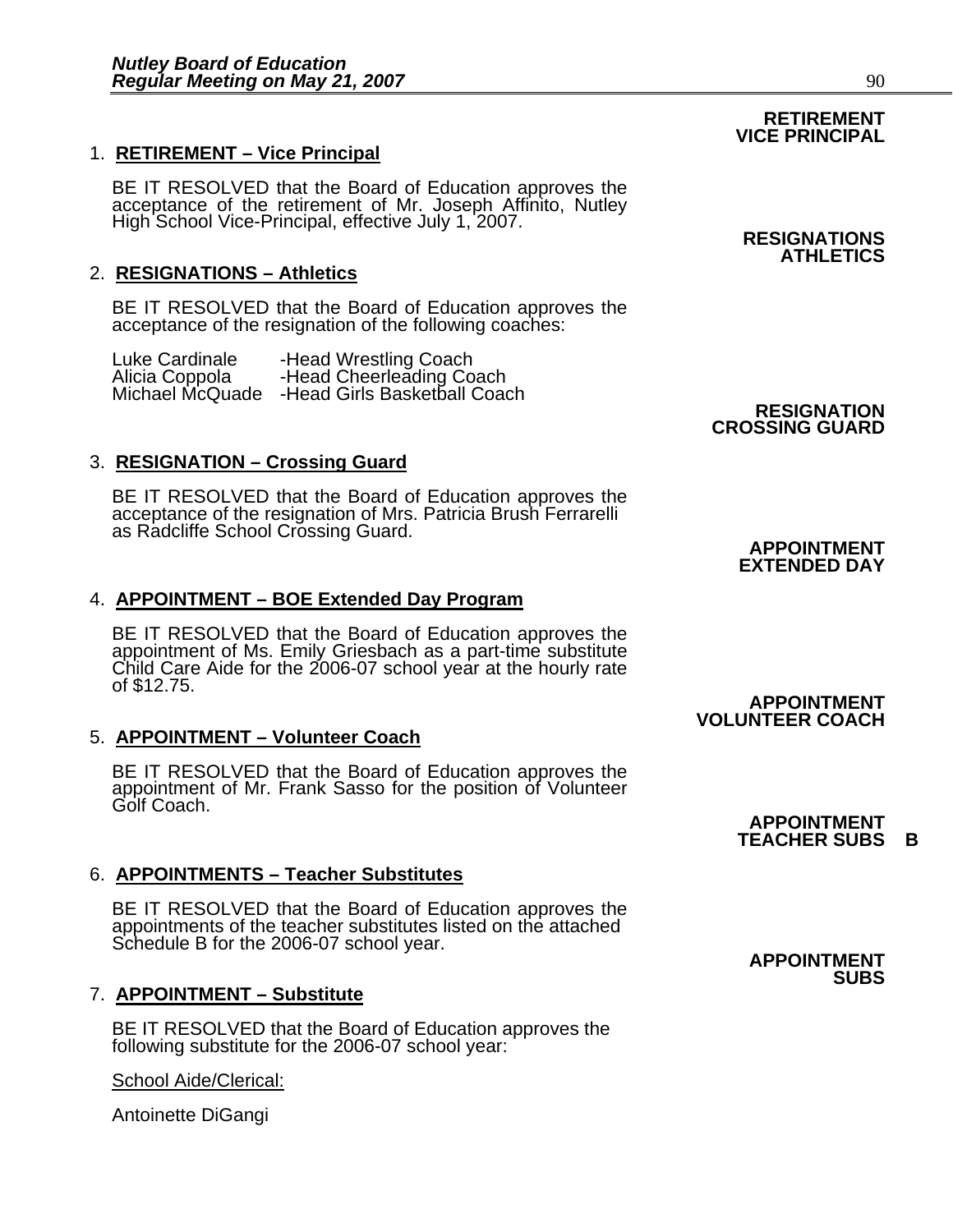Buildings & Grounds Petrucelli, Michael

**Bus Aide** 

# Geoffroy, Carmen **TRANSPORTATION SUB DRIVERS/AIDES**

# 8. **TRANSPORTATION SUBSTITUTE DRIVERS/AIDES**

BE IT RESOLVED that the Board of Education approves the following substitute drivers and aides for the 2007-08 school year:

### **Drivers**

Azzarello, Charles Corino, Carmine DeAngelo, Teresa Dwyer, Dolores Dwyer, Joseph Fugazzi, Joseph Gaguancela, Norma Kyzima, Walter Pastina, Silvio Ugliarolo, Nicholas

# **Bus Aides**

Bergamini, Dolores Geoffroy, Carmen DeRobertis, Angela Dwyer, Dolores Esposito, Jennie Fucetola, Ellen Gingerelli, Betty Kowalski, Anna Masucci, Carmela Orlando, Josephine Pontoriero, Carmela Rosamilia, Dolores Ross, Dolly Sedor, Ann Schettino, Lucy Schamanko, Gail Stevens, Jennie Wester, Terri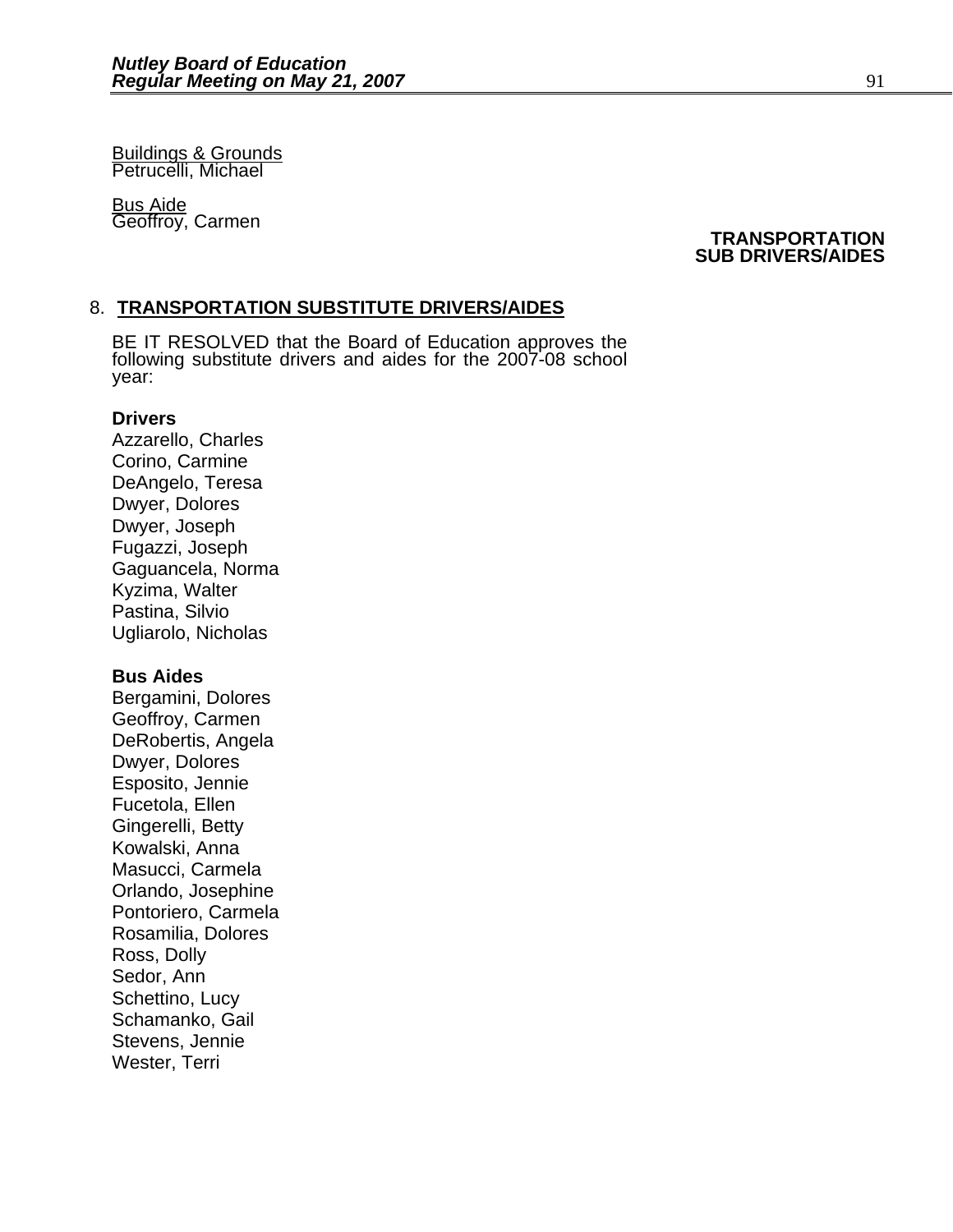### **APPOINTMENTS SUMMER EMPLOYMENT**

# 9. **APPOINTMENTS – Summer Employment**

BE IT RESOLVED that the Board of Education approves the<br>following personnel be permitted to work at Clara Maass Medical Center during the summer from July 1 - July 30, 2007:

#### Transition Coordinator

Sharon Romaglia

Job Coaches:

| Cindy Gianfrancesco | 10 days      |                     |
|---------------------|--------------|---------------------|
| Mary Venable        | 15 days      |                     |
| Elizabeth Sparaco   | 15 days      |                     |
| Marie Quattropani   | (Substitute) |                     |
|                     |              | <b>APPOINTMENTS</b> |

#### 10. **APPOINTMENTS – BOE Extended Day Summer Program – 2007**

BE IT RESOLVED that the Board of Education approves the appointments of the School Age Extended Day Summer Program employees listed on the attached Schedule C, at the salaries indicated.

#### 11. **APPOINTMENTS – Summer Employment**

BE IT RESOLVED that the Board of Education approves the following personnel be permitted to work during the summer of 2007 as follows:

| <b>Guidance Counselors</b>                                  | 1 day after school closing                                   |
|-------------------------------------------------------------|--------------------------------------------------------------|
| <b>High School</b>                                          | 2 days prior to school opening                               |
| <b>Guidance Counselors</b><br><b>Franklin Middle School</b> | 1 day after school closing<br>2 days prior to school opening |

**EXTENDED DAY SUMMER 2007 C** 

#### **APPOINTMENTS SUMMER EMPLOYMENT**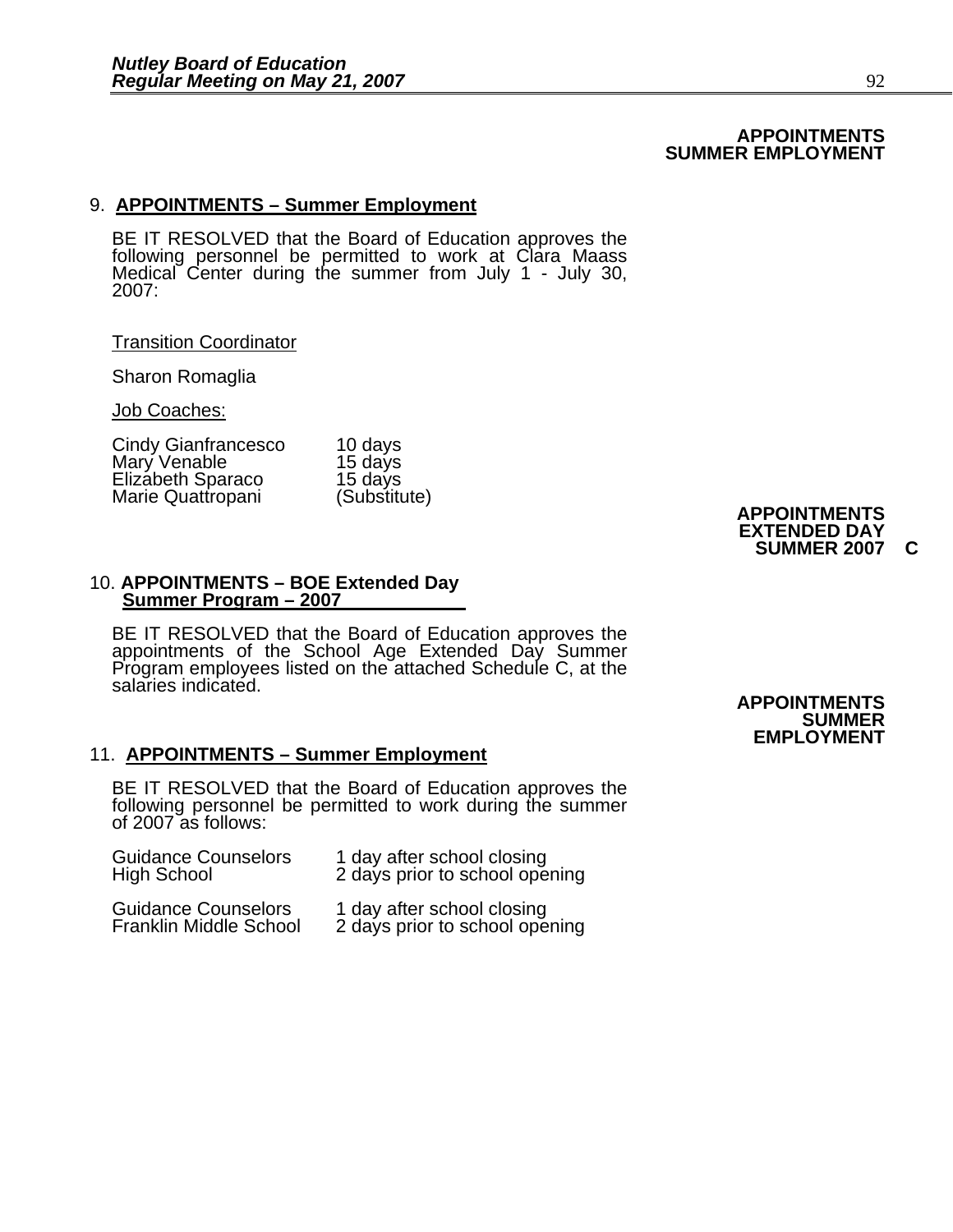### **APPOINTMENTS SUMMER CUSTODIAL EMPLOYMENT**

# 12. **APPOINTMENTS – Summer Custodial Employment**

BE IT RESOLVED that the Board of Education approves the following<br>personnel to be employed as summer custodial and grounds employees for the summer of 2007:

| <b>Step</b>    | <b>Hourly Rate</b>                                                                                                                                                                         |
|----------------|--------------------------------------------------------------------------------------------------------------------------------------------------------------------------------------------|
|                |                                                                                                                                                                                            |
| 2              | 8.00                                                                                                                                                                                       |
| 1              | 7.50                                                                                                                                                                                       |
| 1              | 7.50                                                                                                                                                                                       |
| 1              | 7.50                                                                                                                                                                                       |
| 1              | 7.50                                                                                                                                                                                       |
| 2              | 8.00                                                                                                                                                                                       |
|                | 7.50                                                                                                                                                                                       |
| $\overline{2}$ | 8.00                                                                                                                                                                                       |
| $\overline{c}$ | 8.00                                                                                                                                                                                       |
|                | 7.50                                                                                                                                                                                       |
|                | 8.00                                                                                                                                                                                       |
| $\overline{2}$ | 8.00                                                                                                                                                                                       |
| $\overline{2}$ | 8.00                                                                                                                                                                                       |
|                | 8.00                                                                                                                                                                                       |
|                | 8.00                                                                                                                                                                                       |
| $\overline{2}$ | 8.00                                                                                                                                                                                       |
|                | 8.00                                                                                                                                                                                       |
|                | 8.00                                                                                                                                                                                       |
|                | 8.00                                                                                                                                                                                       |
|                | 8.00                                                                                                                                                                                       |
|                | 8.00                                                                                                                                                                                       |
|                | 8.00                                                                                                                                                                                       |
|                | 7.50                                                                                                                                                                                       |
| $\overline{2}$ | 8.00                                                                                                                                                                                       |
|                | 1<br>1<br>$\overline{2}$<br>$\overline{c}$<br>$\overline{2}$<br>$\overline{2}$<br>$\overline{2}$<br>$\overline{2}$<br>$\overline{2}$<br>$\overline{2}$<br>$\overline{2}$<br>$\overline{1}$ |

**REAPPOINTMENTS PROF. STAFF D** 

# 13. **REAPPOINTMENTS – Professional Staff**

BE IT RESOLVED that the Board of Education approves the reappointment of the professional staff listed on the attached Schedule D for the 2007-08 school year on the salary guide at<br>the classification, step and annual salary as indicated in<br>accordance with the 2007-08 Teachers' Salary Guide.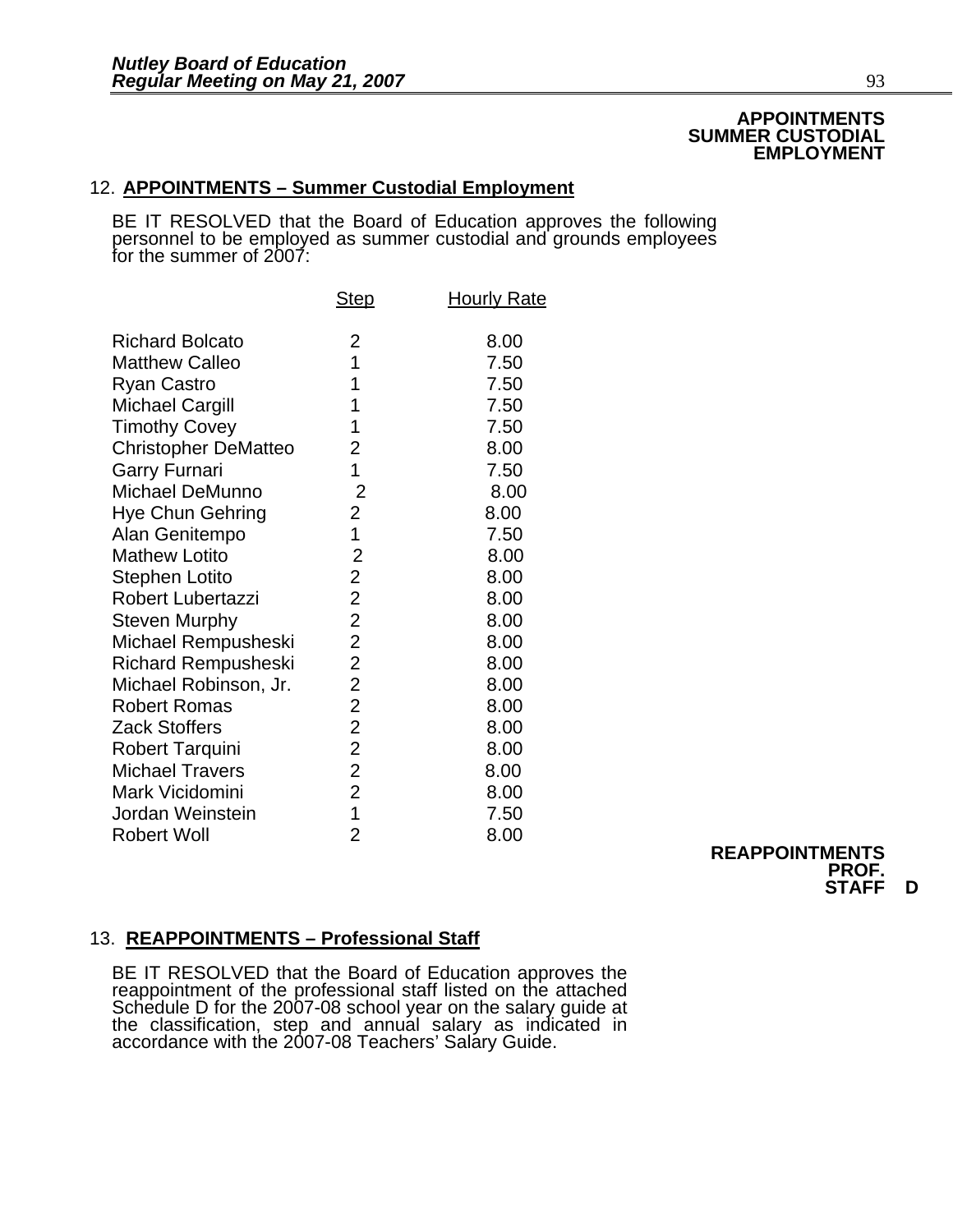# 14. **REAPPOINTMENTS – Non-Tenured Teachers**

BE IT RESOLVED that the Board of Education approves the reappointment of the non-tenured teachers listed on the attached Schedule E for the 2007-08 school year on the salary guide at the classification, step and annual salary as indicated in accordance with the 2007-08 Teachers' Salary Guide.

#### 15. **REAPPOINTMENTS – Secretarial/Clerical Personnel**

BE IT RESOLVED that the Board of Education approves the reappointment of the personnel listed on the attached Schedule F for the 2007-08 school year at the salaries agreed upon and in accordance with the step and annual salary as indicated in accordance with the 2007-08 Secretarial Salary Guide.

# 16. **REAPPOINTMENTS – Administrative and Supervisory Personnel**

BE IT RESOLVED that the Board of Education approves the reappointment of the administrative and supervisory personnel listed on the attached Schedule G for the 2007-08 school year on the salary guide at the classification, .<br>school year on the salary guide at the classification, step and<br>annual salary as indicated in accordance with the 2007-08 Principals and Supervisors Salary Guide.<br>
REAPPOINTMENTS

#### 17. **REAPPOINTMENTS – Transportation Personnel**

BE IT RESOLVED that the Board of Education approves the reappointment of the transportation personnel listed on the attached Schedule I for the 2007-08 school year in accordance with the 2007-08 Pupil Transportation Salary

#### 18. **REAPPOINTMENTS – Cafeteria Personnel**

BE IT RESOLVED that the Board of Education approves the reappointment of the cafeteria personnel listed on the attached Schedule J for the 2007-08 school year in accordance with the 2007-08 Cafeteria Salary Guide.

 **REAPPOINTMENTS SEC./CLERICAL PERSONNEL F** 

**REAPPOINTMENTS NON-TENURED** 

#### **REAPPOINTMENTS ADMIN./SUPERVISORY PERSONNEL G**

 **TRANSPORTATION PERSONNEL I** 

 **REAPPOINTMENTS CAFETERIA PERSONNEL J**

**TEACHERS E**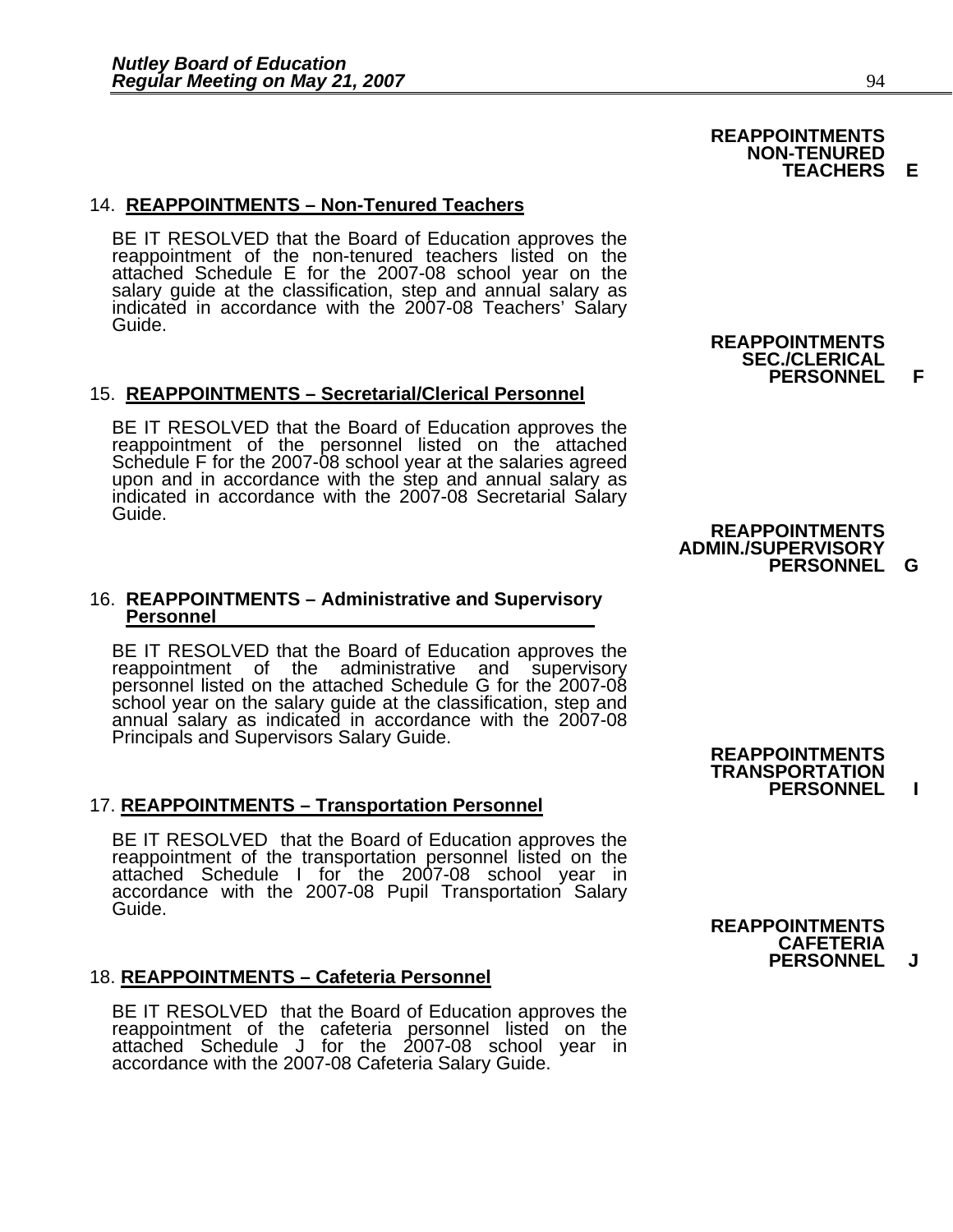# 19. **EXTRA COMPENSATION**

BE IT RESOLVED that the Board of Education approves the following personnel be paid extra compensation in the amounts indicated for services rendered:

#### **PAYMENT FOR HEALTH DYNAMICS CLASSES – Month of April, 2007**

Rose Cioffi **\$250.00** 

#### **CENTRAL DETENTION COVERAGE – Month of March, 2007**

#### **High School**

| Abigail Bergen                                  | \$37.54 |
|-------------------------------------------------|---------|
| Luke Cardinale                                  | 18.77   |
| <b>Frank DiPiano</b>                            | 37.54   |
| Tina D'Urso                                     | 18.77   |
| John Falduti(Sub.-H.S.)                         | 75.08   |
| Lori Ferrara                                    | 18.77   |
| John Gulardo                                    | 150.16  |
| <b>Tarik Huggins</b>                            | 75.08   |
| Alicia Lombard(Sub.-H.S.)<br>Michael Russomanno | 56.31   |
|                                                 | 56.31   |
| Lisa Vallo                                      | 150.16  |

# **Franklin School**

| Jennifer Ambrose                | \$37.54 |
|---------------------------------|---------|
| Joseph Cappello                 | 75.08   |
| Melissa Echevarria              | 37.54   |
|                                 | 56.31   |
| Tracy Egan<br>Louis Manganiello | 37.54   |
| Laura Reilly                    | 18.77   |

### **SATURDAY MORNING SUSPENSIONS – Month of March, 2007**

# **High School**

| Joseph Affinito            | \$180.16 |
|----------------------------|----------|
| Alicia Lombard (Sub.-H.S.) | 235.35   |
| Marcellino Marra NHS(FMS)  | 156.90   |
| <b>Eric Puzio</b>          | 78.45    |
| Lisa Vallo                 | 156.90   |
|                            |          |

# **Franklin School**

### **EXTRA COMP**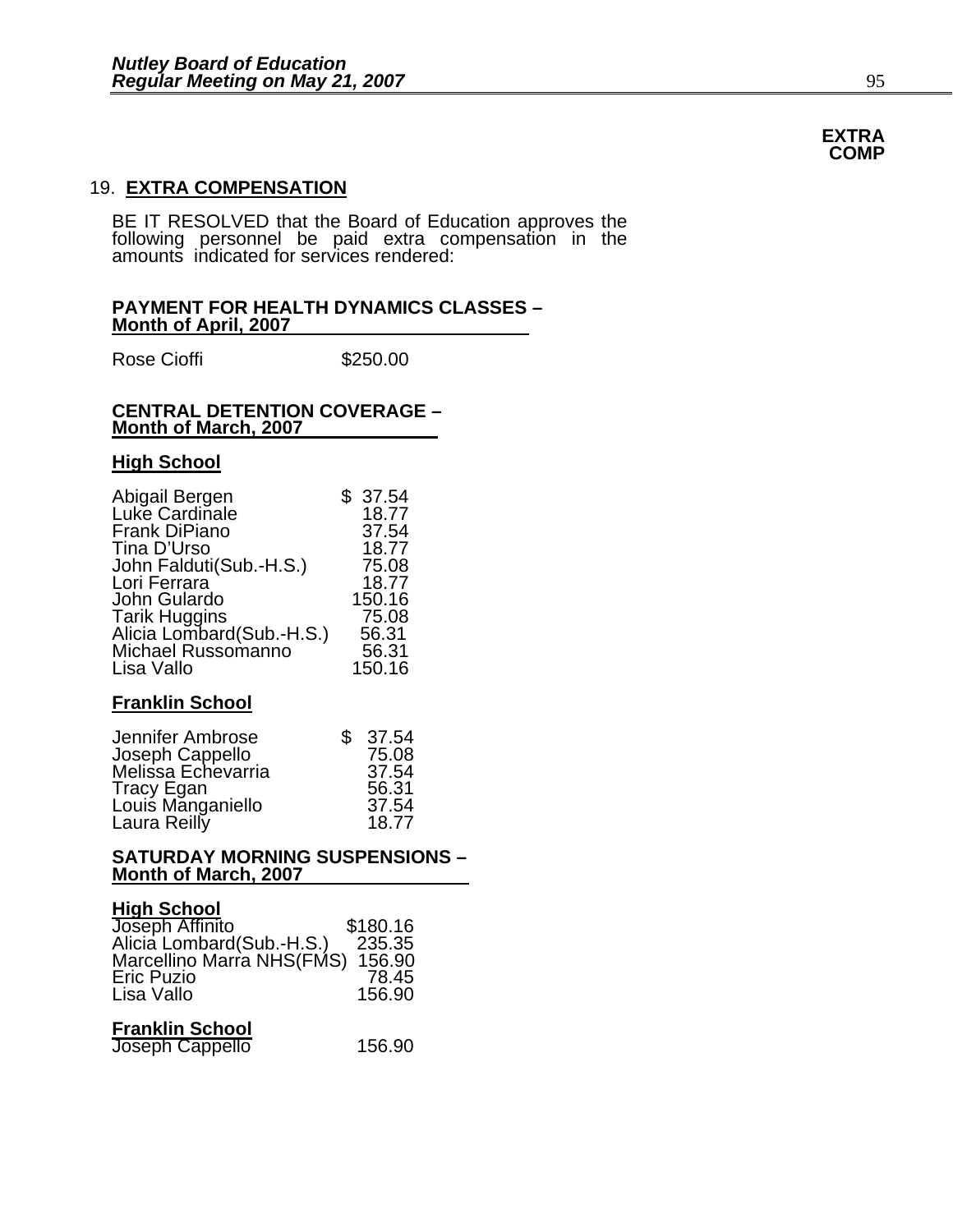### **PAYMENT FOR EXTRA-CURRICULAR ACTIVITIES – 2006-07 School Year**

BE IT RESOLVED that the Board of Education approves payment for professional staff listed on the attached Schedule H for extra-curricular work during the 2006-07 school year

# **PAYMENT FOR CAT PROGRAM – Spring, 2007**

| <b>Tracy Egan</b><br>Jennifer Ambrose<br>Dana D'Ambola<br>Nicole Ferraro<br>Deanna Fredricks<br>Katianne Gratz<br>Flavia Groeling<br>Suzanne Hagert<br>Kelly Hollywood<br>Tarik Huggins<br>Gail Kahñ<br>Michael Kearney<br>Louis Manganiello<br>Denise Mazza<br>Nicholas Norcia<br>Dennis Pandolfi<br>Erika Pavlecka<br>Joniene Ryder<br>Joseph Simko<br>Margit Smith<br>Christina Stendardi<br><b>Elizabeth Stoffers</b><br>Janine Thomas<br>Veronica Zoltowski | \$3,550.10<br>1,247.04<br>1,385.60<br>1,247.04<br>1,385.60<br>1,506.84<br>1,247.04<br>1,385.60<br>1,385.60<br>1,385.60<br>1,420.24<br>1,350.96<br>1,247.04<br>1,749.32<br>1,247.04<br>1,628.08<br>1,385.60<br>1,108.48<br>1,749.32<br>1,385.60<br>1,108.48<br>1,108.48<br>1,247.04<br>1,247.04 |
|------------------------------------------------------------------------------------------------------------------------------------------------------------------------------------------------------------------------------------------------------------------------------------------------------------------------------------------------------------------------------------------------------------------------------------------------------------------|------------------------------------------------------------------------------------------------------------------------------------------------------------------------------------------------------------------------------------------------------------------------------------------------|
| <u>Substitutes:</u><br><b>Administrator</b><br>Joseph Cappello                                                                                                                                                                                                                                                                                                                                                                                                   | 209.60                                                                                                                                                                                                                                                                                         |
| <b>Teachers:</b><br>Donna Saitta<br><b>Michael Stoffers</b><br>Virginia Reilly<br>Gina Tucci                                                                                                                                                                                                                                                                                                                                                                     | 969.92<br>415.68<br>277.12<br>277.12                                                                                                                                                                                                                                                           |

# **TUITION STUDENTS**

# 20. **TUITION STUDENTS**

BE IT RESOLVED that the Board of Education approves enrollment of students on a tuition basis for the 2007-08 school year, pursuant to existing employment agreements.

| No. of Students | Grade |
|-----------------|-------|
|                 | 10    |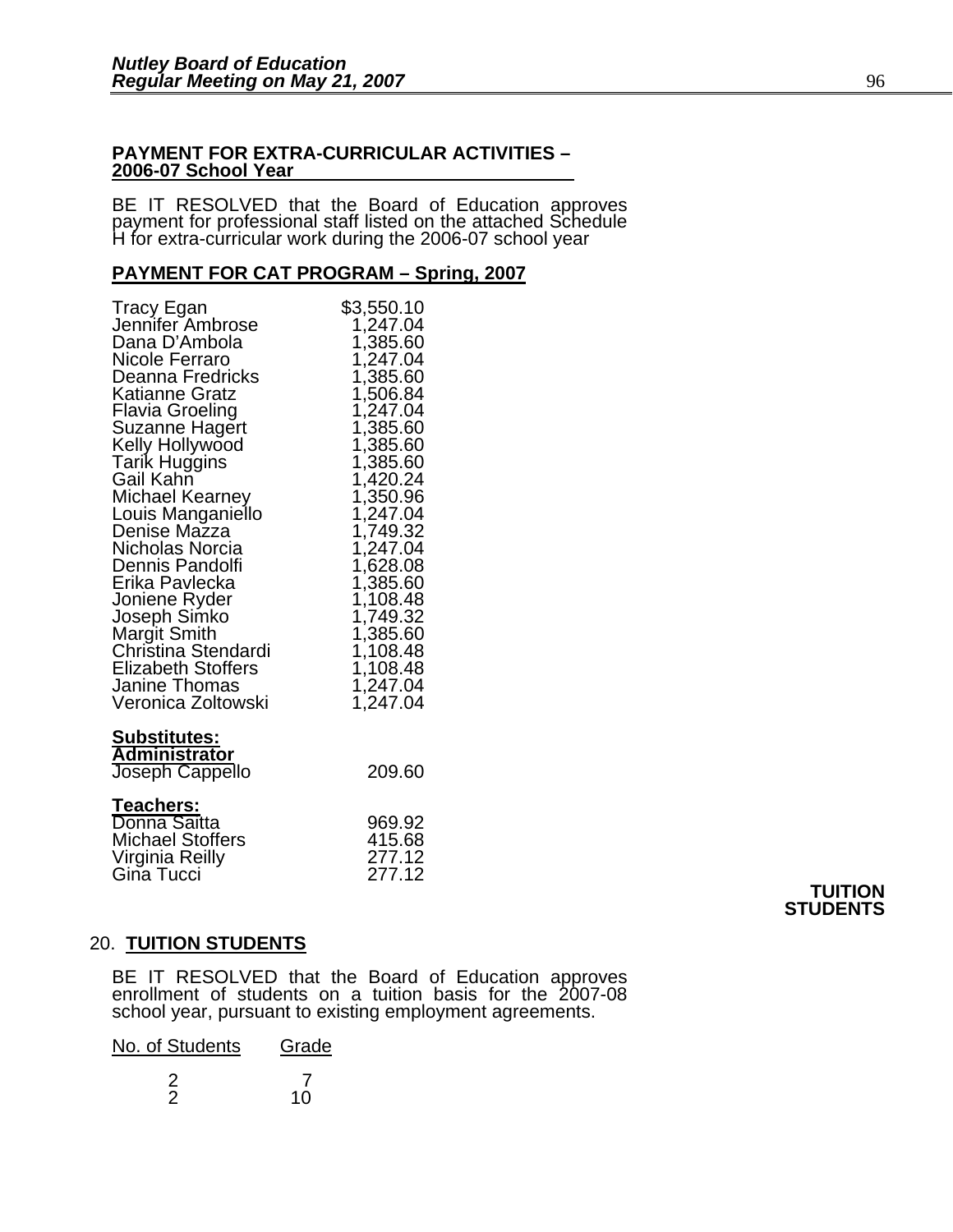### 21. **LONGEVITY PAY**

BE IT RESOLVED that the Board of Education approves the following longevity payment:

Kerry Bowes, 2,900 (prorated) Eff. June 1, 2007 (20 yrs.)

#### 22. **MEMORANDUM OF AGREEMENT WITH LAW ENFORCEMENT OFFICIALS**

BE IT RESOLVED that in accordance with the N.J.A.C. 6:29- 10.1 et seq., the Board approves the Memorandum of Agreement and Addenda between Education and Local and County Law Enforcement Officials, and

BE IT FURTHER RESOLVED, that this Agreement and Addenda be forwarded to the County Superintendent of Schools for approval. **TRANSFER OF TRANSFER OF** 

#### 23. **TRANSFER OF PERSONNEL**

BE IT RESOLVED that the Board of Education approves, upon the recommendation of the Superintendent of Schools, the following transfers:

| <b>NAME</b>                                                                                                                                                                                                                                                                       | <b>FROM</b>                                                                                                                                                                                                                         | TO                                                                                                                                                                                 |
|-----------------------------------------------------------------------------------------------------------------------------------------------------------------------------------------------------------------------------------------------------------------------------------|-------------------------------------------------------------------------------------------------------------------------------------------------------------------------------------------------------------------------------------|------------------------------------------------------------------------------------------------------------------------------------------------------------------------------------|
| Mary Balitsos<br>Kathleen Cristiano<br>Margaret DeAngelo<br>Emanuela Fierro<br>Carey Jimenez<br>Michael Kearney<br>Lisa Maniscalco<br>Nicolette Misner<br>Lisa Palestina<br>Erika Pavlecka<br>Annette Pucci<br>Joniene Ryder<br><b>Phillip Siculietano</b><br><b>Sherri Tolve</b> | Radcliffe<br>Lincoln<br><b>Spring Garden</b><br>Líncoln<br>Yantacaw<br>Franklin<br>Franklin<br>Lincoln<br>Radcliffe<br><b>Spring Garden</b><br>Spring Garden<br>Yantacaw/Radcliffe Yantacaw (all day)<br>Spring Garden<br>Radcliffe | Yantacaw<br><b>Spring Garden</b><br>Franklin<br>Radcliffe<br>Radcliffe<br>High School<br>High School<br>Spring Garden<br>Lincoln<br>Washington<br>Franklin<br>Franklin<br>Franklin |

**SPECIAL CLASS PLACEMENT**

# 24. **SPECIAL CLASS PLACEMENT – Educationally Disabled Student**

BE IT RESOLVED that the Board of Education authorizes the attendance of a student in out-of-district special education classes for the 2006-07 school year as follows:

#### **MEMORANDUM OF AGREEMENT WITH LAW**

# **PERSONNEL**

**PAY**

**LONGEVITY**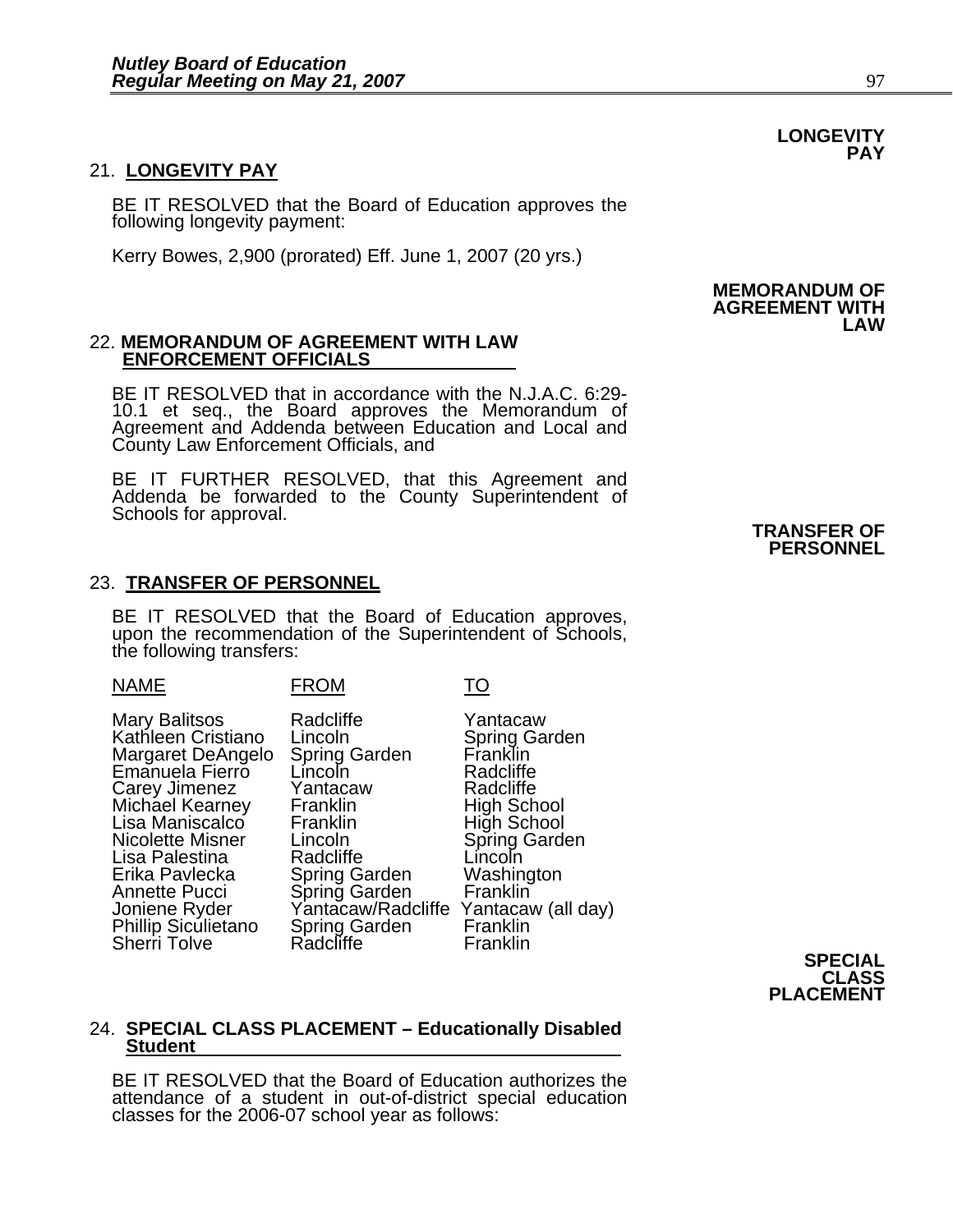| School                                            | No. of | <b>Students Classification</b> | Effective<br>Date | Tuition            |
|---------------------------------------------------|--------|--------------------------------|-------------------|--------------------|
| Fort Lee<br>Educational<br>Center<br>Fort Lee, NJ |        | ED                             |                   | 4/20/07 \$8,793.60 |

(Youth Consultation Services)

#### **AGREEMENT WITH RICKARD REHABILITATION SERVICES**

#### 25. **AGREEMENT BETWEEN RICKARD REHABILITATION SERVICES AND THE NUTLEY BOARD OF EDUCATION**

BE IT RESOLVED that the Board of Education approves the Agreement between Rickard Rehabilitation Services and the Nutley Board of Education for Occupational Therapy for students for school year 2007-2008. **TESTIMONIALS** 

# 26. **TESTIMONIAL – Vice Principal Mr. Joseph Affinito**

Trustee Viola moved, and Trustee Kuchta seconded, the following resolution. Upon being put to a roll call vote the resolution was approved.

WHEREAS, Mr. Joseph Affinito has tendered his resignation as Nutley High School Vice Principal, effective July 1, 2007 and has signified his intention of retiring from active service, and

WHEREAS, Mr. Affinito has served as physical education teacher, media specialist, athletic director and vice principal in the Nutley Public Schools for a period of forty-one years, and

WHEREAS, through the years Mr. Affinito has exemplified the finest qualities of his profession at all times.

NOW, THEREFORE, BE IT RESOLVED, That the Board of Education expresses to Mr. Affinito its deep appreciation of his long and faithful service and extends to him its best wishes for continued health and happiness, and

BE IT FURTHER RESOLVED, That this resolution be made a part of the minutes of this meeting and a copy presented to Mr. Affinito.

# 27. **TESTIMONIAL – Teacher Mr. Edward J. Annett, Jr.**

Trustee Williams moved, and Trustee Viola seconded, the following resolution. Upon being put to a roll call vote the resolution was approved.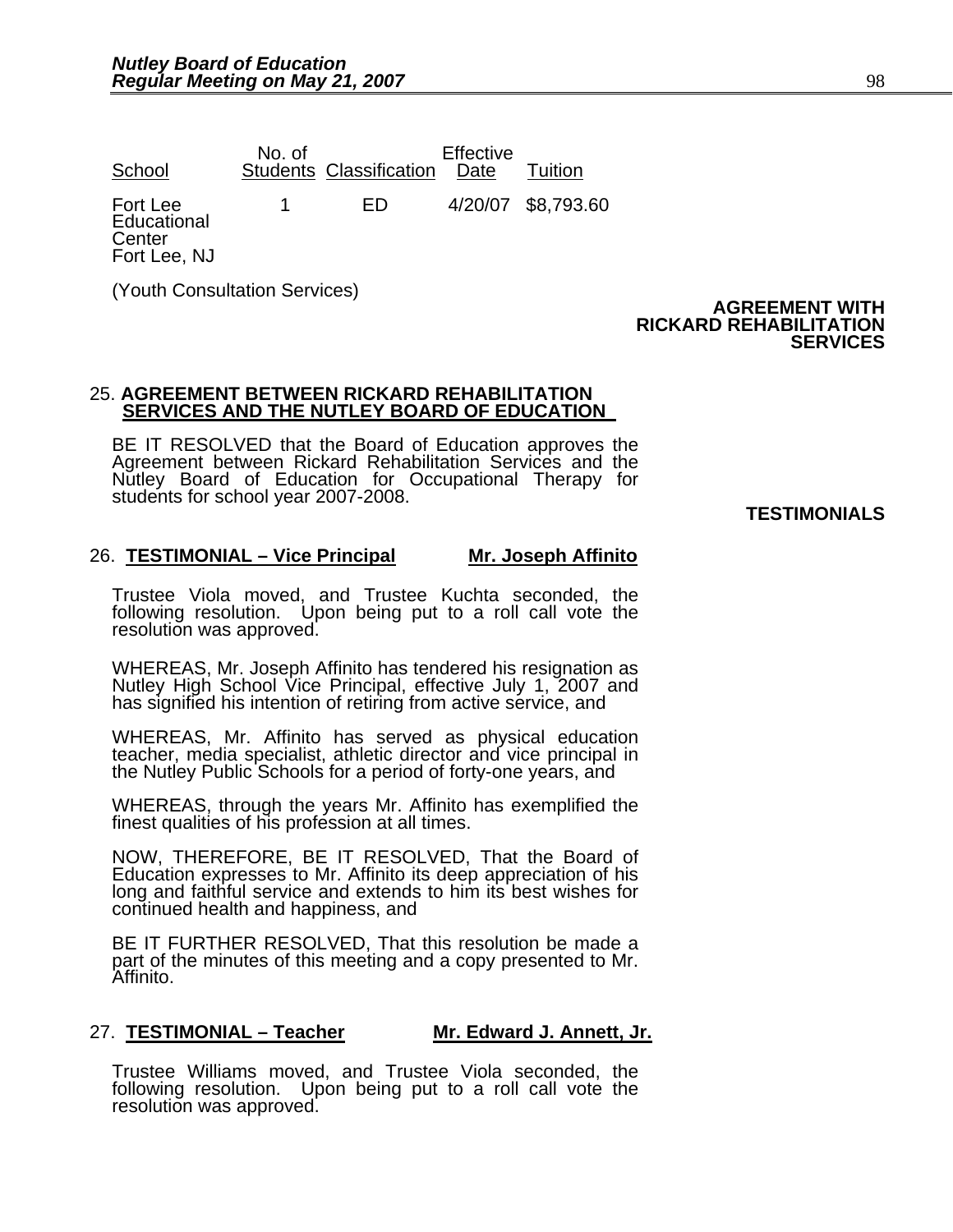WHEREAS, Mr. Edward J. Annett, Jr. has tendered his resignation as high school teacher effective July 1, 2007 and has signified his intention of retiring from active service, and

WHEREAS, Mr. Annett has taught in the Nutley Public Schools for a period of forty years, and

WHEREAS, through the years Mr. Annett has exemplified the finest qualities of the teaching profession at all times.

NOW, THEREFORE, BE IT RESOLVED, That the Board of Education expresses to Mr. Annett its deep appreciation of his long and faithful service and extends to him its best wishes for continued health and happiness, and

BE IT FURTHER RESOLVED, That this resolution be made a part of the minutes of this meeting and a copy presented to Mr. Annett.

#### 28. **TESTIMONIAL – Teacher Mis. Robyn Burns**

Trustee Alamo moved, and Trustee Kuchta seconded, the following resolution. Upon being put to a roll call vote the resolution was approved.

WHEREAS, Ms. Robyn Burns has tendered her resignation as elementary Art teacher, effective July 1, 2007 and has signified her intention of retiring from active service, and

WHEREAS, Ms. Burns has taught in the Nutley Public Schools for a period of thirty-five years, and

WHEREAS, through the years Ms. Burns has exemplified the finest qualities of the teaching profession at all times.

NOW, THEREFORE, BE IT RESOLVED, That the Board of Education expresses to Ms. Burns its deep appreciation of her long and faithful service and extends to her its best wishes for continued health and happiness, and

BE IT FURTHER RESOLVED, That this resolution be made a part of the minutes of this meeting and a copy presented to Ms. Burns.

#### 29. **TESTIMONIAL – Teacher Ms Amelia Cerisano**

Trustee Del Tufo moved, and Trustee Viola seconded, the following resolution. Upon being put to a roll call vote the resolution was approved.

WHEREAS, Ms. Amelia Cerisano has tendered her resignation as elementary school teacher, effective July 1, 2007 and has signified her intention of retiring from active service, and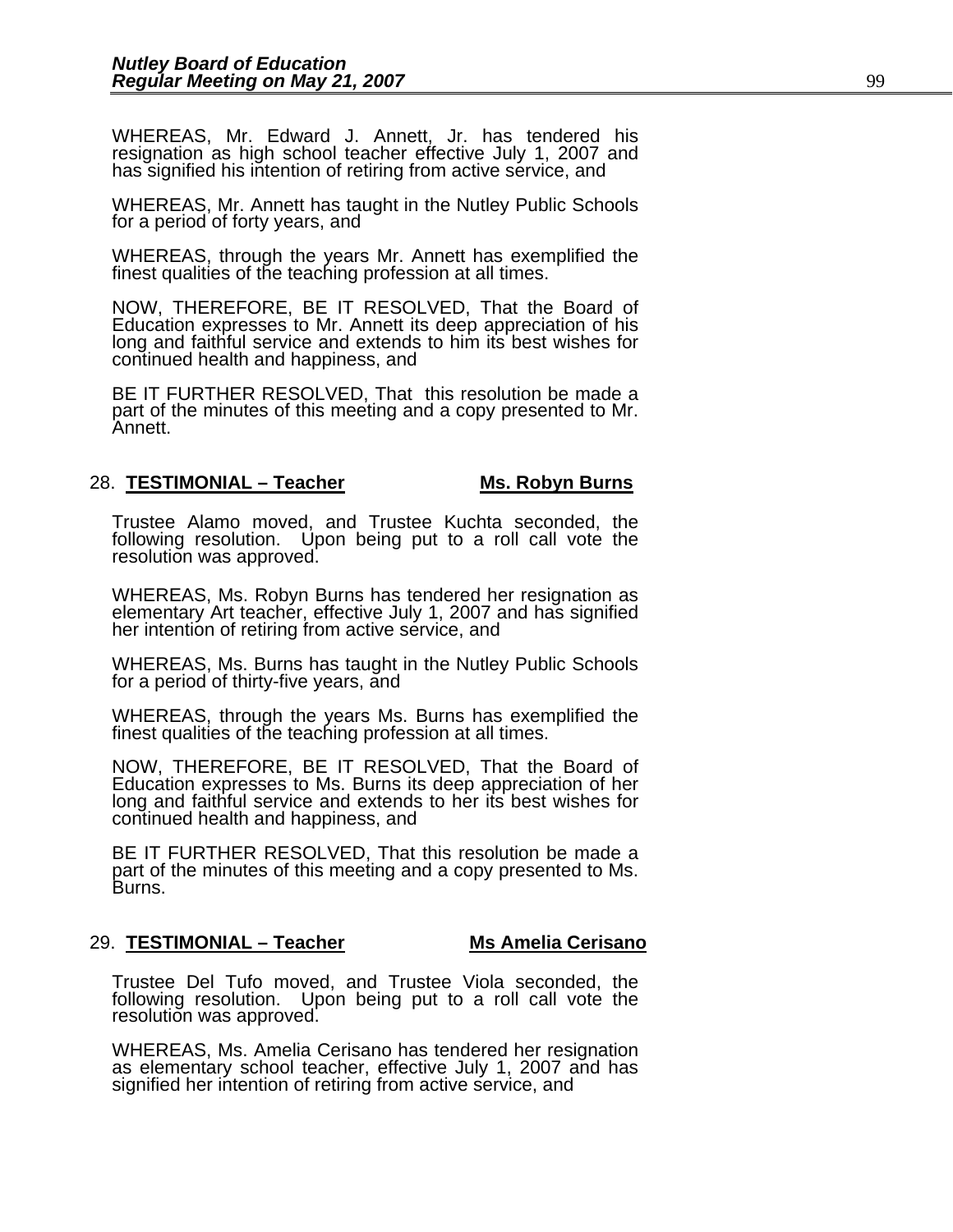WHEREAS, Ms. Cerisano has taught in the Nutley Public Schools for a period of twenty-five years, and

WHEREAS, through the years Ms. Cerisano has exemplified the finest qualities of the teaching profession at all times.

NOW, THEREFORE, BE IT RESOLVED, That the Board of Education expresses to Ms. Cerisano its deep appreciation of her long and faithful service and extends to her its best wishes for continued health and happiness, and

BE IT FURTHER RESOLVED, That this resolution be made a part of the minutes of this meeting and a copy presented to Ms. Cerisano.

#### 30. **TESTIMONIAL – Teacher Mr. Raymond L. Chapman**

Trustee Casale moved, and Trustee Del Tufo seconded, the following resolution. Upon being put to a roll call vote the resolution was approved.

WHEREAS, Mr. Raymond L. Chapman has tendered his resignation as high school teacher and testing coordinator effective July 1, 2007 and has signified his intention of retiring from active service, and

WHEREAS, Mr. Chapman has taught in the Nutley Public Schools for a period of thirty-nine years, and

WHEREAS, through the years Mr. Chapman has exemplified the finest qualities of the teaching profession at all times.

NOW, THEREFORE, BE IT RESOLVED, That the Board of Education expresses to Mr. Chapman its deep appreciation of his long and faithful service and extends to him its best wishes for continued health and happiness, and

BE IT FURTHER RESOLVED, That this resolution be made a part of the minutes of this meeting and a copy presented to Mr. Chapman.

#### 31. **TESTIMONIAL – Teacher Mrs. Jeri Cohn**

Trustee Olivo moved, and Trustee Frannicola seconded, the following resolution. Upon being put to a roll call vote the<br>resolution was approved.

WHEREAS, Mrs. Jeri Cohn has tendered her resignation as<br>high school teacher, effective July 1, 2007 and has signified her<br>intention of retiring from active service, and

WHEREAS, Mrs. Cohn has taught in the Nutley Public Schools for a period of thirty-eight years, and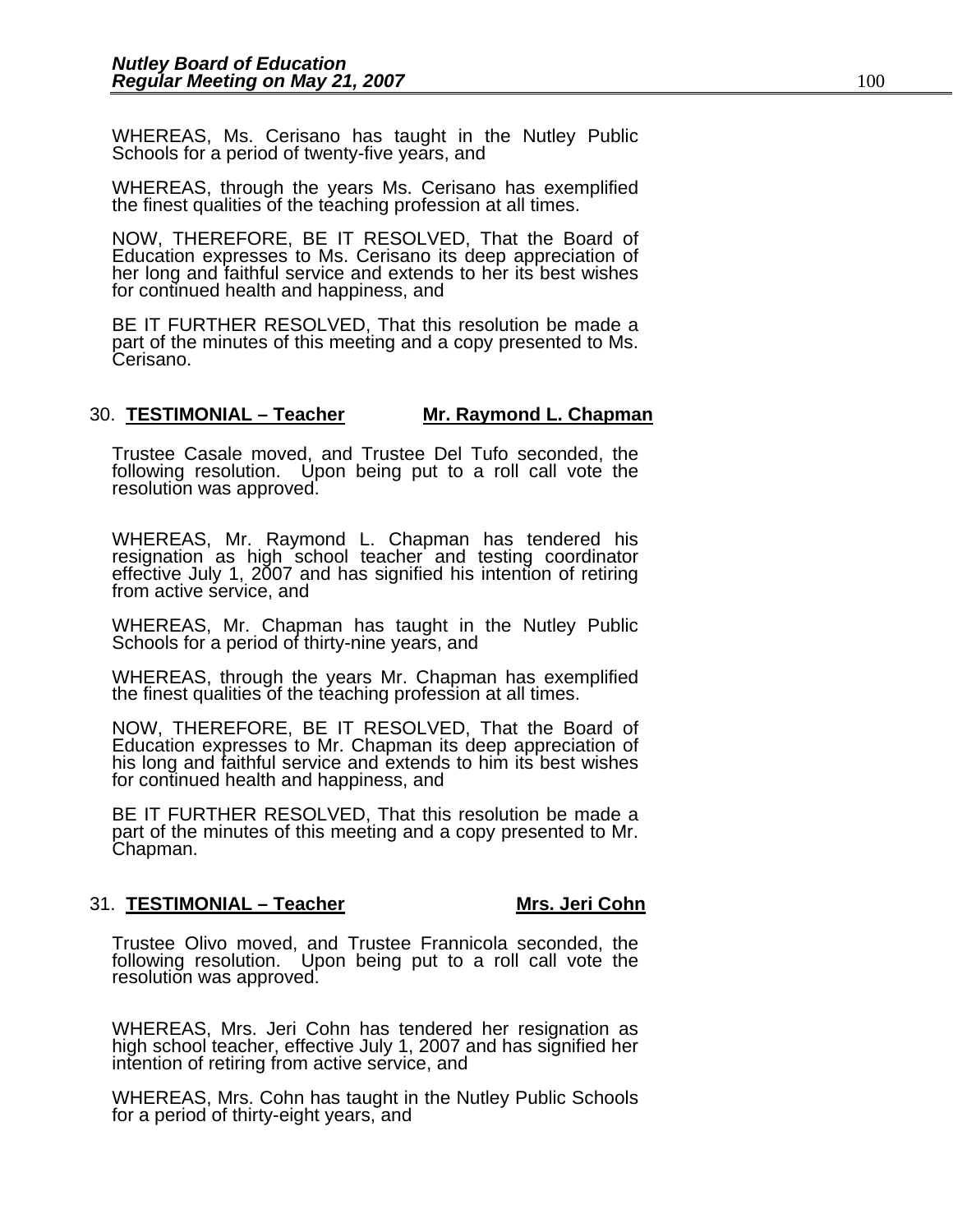WHEREAS, through the years Mrs. Cohn has exemplified the finest qualities of the teaching profession at all times.

NOW, THEREFORE, BE IT RESOLVED, That the Board of Education expresses to Mrs. Cohn its deep appreciation of her long and faithful service and extends to her its best wishes for continued health and happiness, and

BE IT FURTHER RESOLVED, That this resolution be made a part of the minutes of this meeting and a copy presented to Mrs. Cohn.

### 32. **TESTIMONIAL – Teacher Mrs. Rachel Daly**

Trustee Kuchta moved, and Trustee Frannicola seconded, the following resolution. Upon being put to a roll call vote the resolution was approved.

WHEREAS, Mrs. Rachel Daly has tendered her resignation as elementary school teacher, effective July 1, 2007 and has signified her intention of retiring from active service, and

WHEREAS, Mrs. Daly has taught in the Nutley Public Schools for a period of nineteen years, and

WHEREAS, through the years Mrs. Daly has exemplified the finest qualities of the teaching profession at all times.

NOW, THEREFORE, BE IT RESOLVED, That the Board of Education expresses to Mrs. Daly its deep appreciation of her long and faithful service and extends to her its best wishes for continued health and happiness, and

BE IT FURTHER RESOLVED, That this resolution be made a part of the minutes of this meeting and a copy presented to Mrs. Daly.

#### 33. **TESTIMONIAL – Teacher Miss Dianne DeRosa**

Trustee Casale moved, and Trustee Frannicola seconded, the following resolution. Upon being put to a roll call vote the resolution was approved.

WHEREAS, Miss Dianne DeRosa has tendered her resignation<br>as Language Arts Coordinator effective July 1, 2007 and has<br>signified her intention of retiring from active service, and

WHEREAS, Miss DeRosa has served as teacher and Language Arts Coordinator in the Nutley Public Schools for a period of thirty-eight years, and

WHEREAS, through the years Miss DeRosa has exemplified the finest qualities of her profession at all times.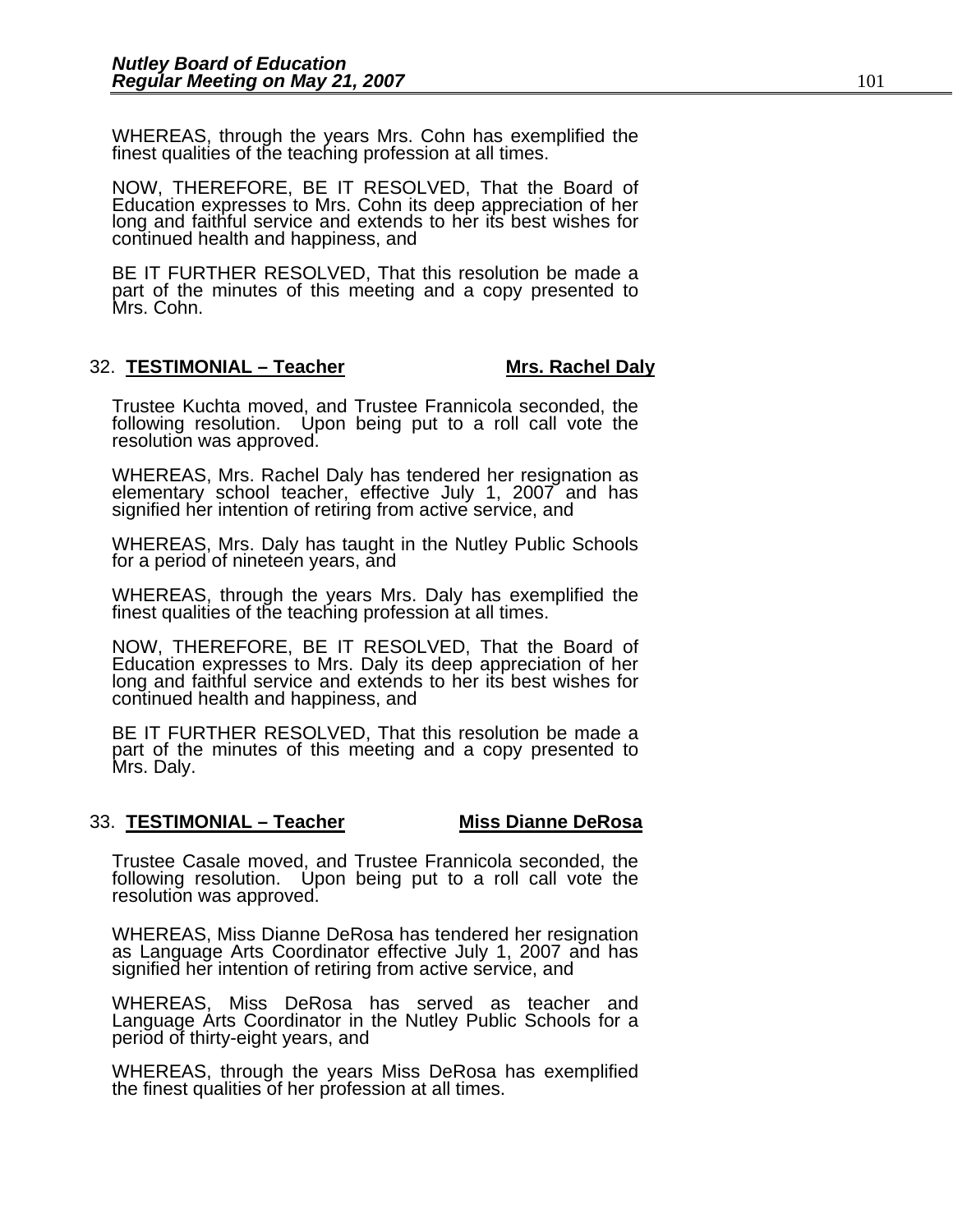NOW, THEREFORE, BE IT RESOLVED, That the Board of Education expresses to Miss DeRosa its deep appreciation of her long and faithful service and extends to her its best wishes for continued health and happiness, and

BE IT FURTHER RESOLVED, That this resolution be made a part of the minutes of this meeting and a copy presented to Miss DeRosa.

### 34. **TESTIMONIAL – Secretary Mrs. Diane Giangeruso**

Trustee Williams moved, and Trustee Kuchta seconded, the following resolution. Upon being put to a roll call vote the resolution was approved.

WHEREAS, Mrs. Diane Giangeruso has tendered her resignation as central office secretary, effective September 1, 2007 and has signified her intention of retiring from active service, and

WHEREAS, Mrs. Giangeruso has worked as NCLB, Basic Skills, Title III and testing secretary in the Nutley Public Schools for a period of twenty-five years, and

WHEREAS, through the years Mrs. Giangeruso has exemplified the finest qualities of the secretarial profession at all times.

NOW, THEREFORE, BE IT RESOLVED, That the Board of Education expresses to Mrs. Giangeruso its deep appreciation of her long and faithful service and extends to her its best wishes for continued health and happiness, and

BE IT FURTHER RESOLVED, That this resolution be made a part of the minutes of this meeting and a copy presented to Mrs. Giangeruso.

# 35. **TESTIMONIAL – Teacher Mrs. Anne Laudadio**

Trustee Viola moved, and Trustee Casale seconded, the following resolution. Upon being put to a roll call vote the resolution was approved.

WHEREAS, Mrs. Anne Laudadio has tendered her resignation as elementary art teacher, effective July 1, 2007 and has signified her intention of retiring from active service, and

WHEREAS, Mrs. Laudadio has taught in the Nutley Public Schools for a period of twenty-eight years, and

WHEREAS, through the years Mrs. Laudadio has exemplified the finest qualities of the teaching profession at all times.

NOW, THEREFORE, BE IT RESOLVED, That the Board of Education expresses to Mrs. Laudadio its deep appreciation of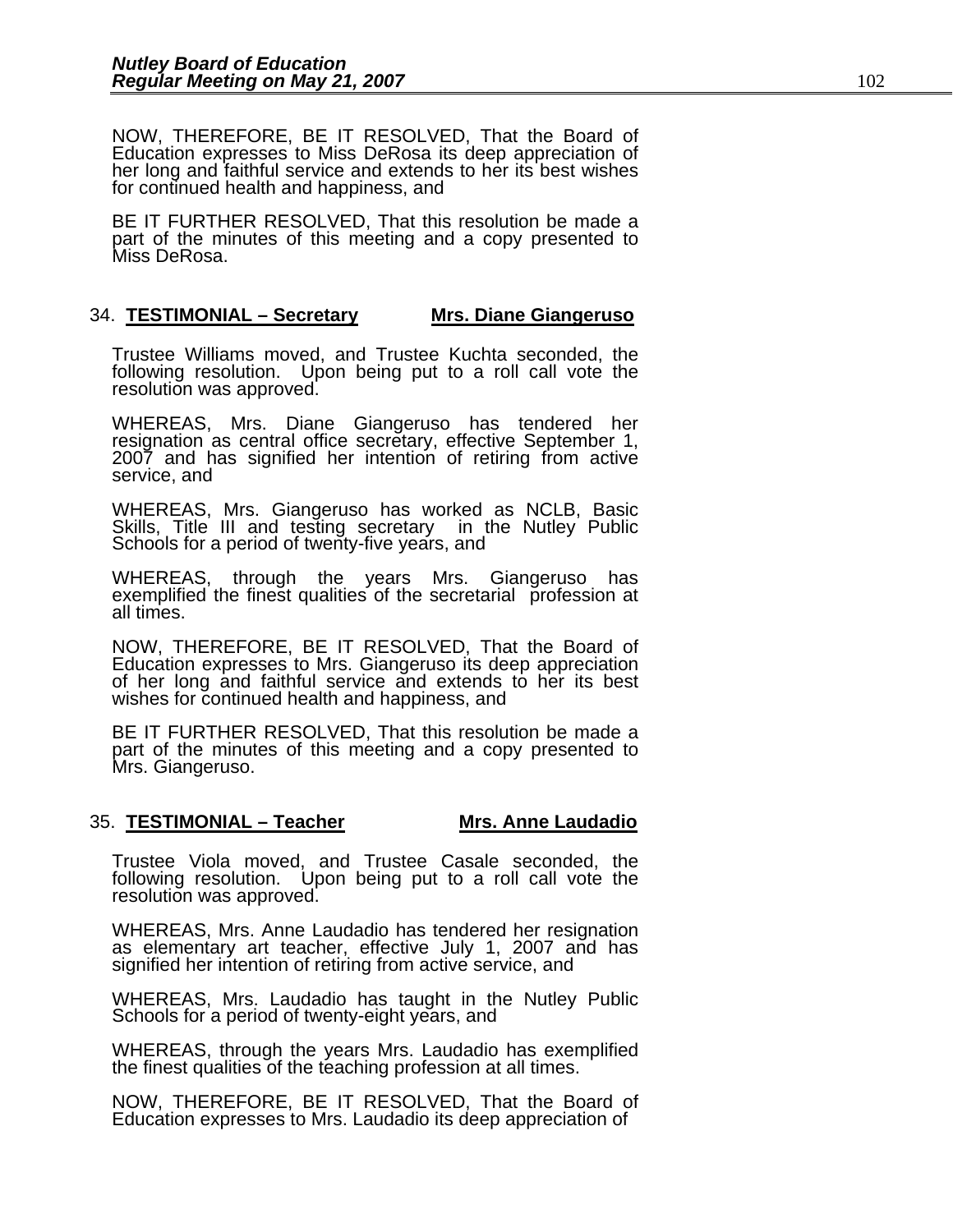her long and faithful service and extends to her its best wishes for continued health and happiness, and

BE IT FURTHER RESOLVED, That this resolution be made a part of the minutes of this meeting and a copy presented to Mrs. Laudadio.

### 36. **TESTIMONIAL – Teacher Mis. Sally Magin**

Trustee DelTufo moved, and Trustee Viola seconded, the following resolution. Upon being put to a roll call vote the resolution was approved.

WHEREAS, Mrs. Sally Magin has tendered her resignation as elementary special education teacher, effective July 1, 2007 and has signified her intention of retiring from active service, and

WHEREAS, Mrs. Magin has taught in the Nutley Public Schools for a period of twenty-six years, and

WHEREAS, through the years Mrs. Magin has exemplified the finest qualities of the teaching profession at all times.

NOW, THEREFORE, BE IT RESOLVED, That the Board of Education expresses to Mrs. Magin its deep appreciation of her long and faithful service and extends to her its best wishes for continued health and happiness, and

BE IT FURTHER RESOLVED, That this resolution be made a part of the minutes of this meeting and a copy presented to Mrs. Magin.

# 37. **TESTIMONIAL – Teacher Mrs. Arlene Nardiello-Carey**

Trustee Moscaritola moved, and Trustee Williams seconded, the following resolution. Upon being put to a roll call vote the resolution was approved.

WHEREAS, Mrs. Arlene Nardiello-Carey has tendered her resignation as elementary school teacher, effective July 1, 2007 and has signified her intention of retiring from active service, and

WHEREAS, Mrs. Nardiello-Carey has taught in the Nutley Public Schools for a period of thirty-eight years, and

WHEREAS, through the years Mrs. Nardiello-Carey has exemplified the finest qualities of the teaching profession at all times.

NOW, THEREFORE, BE IT RESOLVED, That the Board of Education expresses to Mrs. Nardiello-Carey its deep appreciation of her long and faithful service and extends to her its best wishes for continued health and happiness, and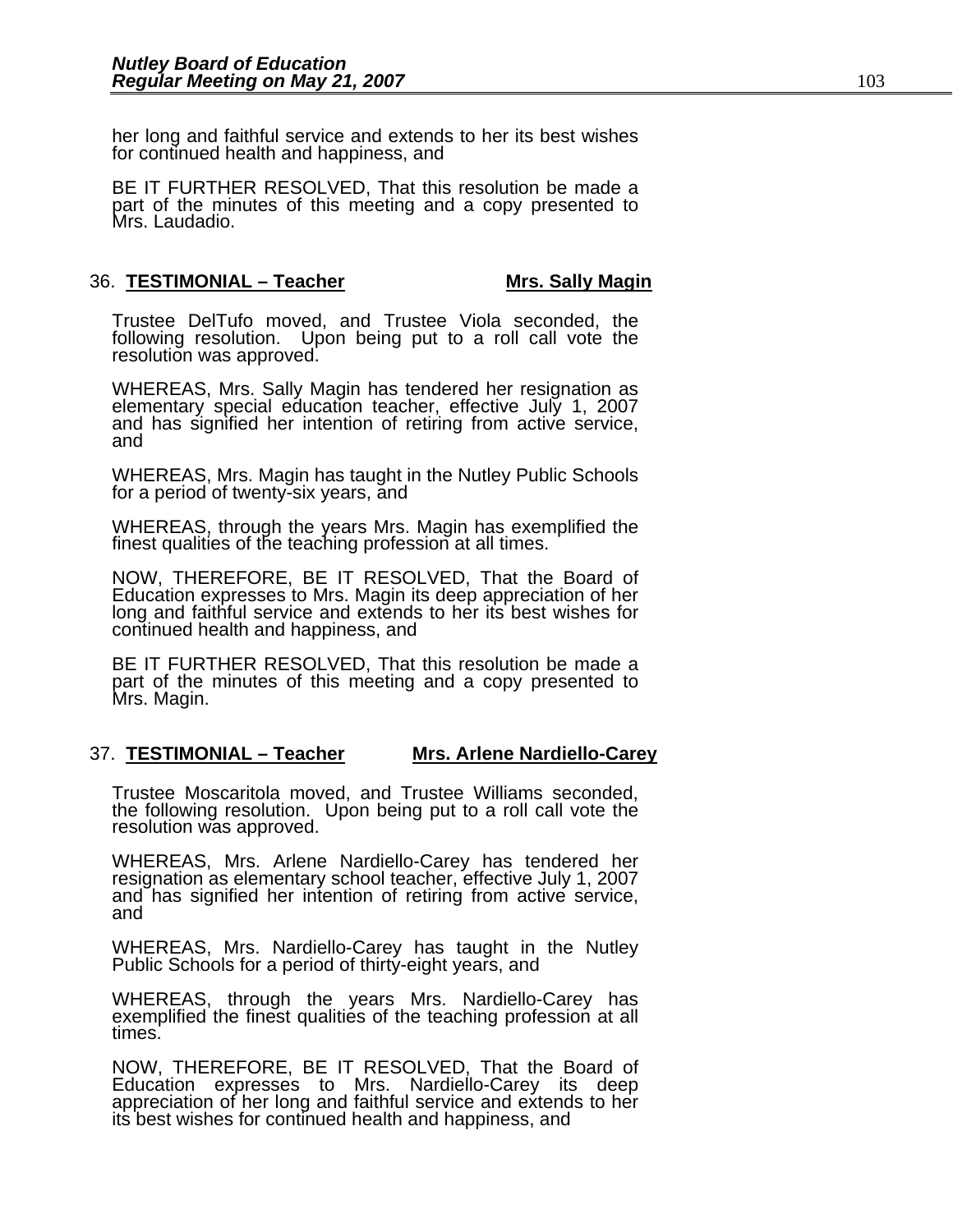BE IT FURTHER RESOLVED, That this resolution be made a part of the minutes of this meeting and a copy presented to Mrs. Nardiello-Carey.

# 38. **TESTIMONIAL – Teacher Miss Jeanne Neilley**

Trustee Frannicola moved, and Trustee Casale seconded, the following resolution. Upon being put to a roll call vote the resolution was approved.

WHEREAS, Miss Jeanne Neilley has tendered her resignation as Franklin Middle School teacher effective July 1, 2007 and has signified her intention of retiring from active service, and

WHEREAS, Miss Neilley has taught in the Nutley Public Schools for a period of forty years, and

WHEREAS, through the years Miss Neilley has exemplified the finest qualities of the teaching profession at all times.

NOW, THEREFORE, BE IT RESOLVED, That the Board of Education expresses to Miss Neilley its deep appreciation of her long and faithful service and extends to her its best wishes for continued health and happiness, and

BE IT FURTHER RESOLVED, That this resolution be made a part of the minutes of this meeting and a copy presented to Miss Neilley .

#### 39. <u>TESTIMONIAL – Teacher</u> Mrs. Keiko Ohtaka

Trustee Alamo moved, and Trustee Williams seconded, the following resolution. Upon being put to a roll call vote the resolution was approved.

WHEREAS, Mrs. Keiko Ohtaka has tendered her resignation as speech therapist effective July 1, 2007 and has signified her intention of retiring from active service, and

WHEREAS, Mrs. Ohtaka has taught in the Nutley Public Schools for a period of forty years, and

WHEREAS, through the years Mrs. Ohtaka has exemplified the finest qualities of the teaching profession at all times.

NOW, THEREFORE, BE IT RESOLVED, That the Board of Education expresses to Mrs. Ohtaka its deep appreciation of her long and faithful service and extends to her its best wishes for continued health and happiness, and

BE IT FURTHER RESOLVED, That this resolution be made a part of the minutes of this meeting and a copy presented to Mrs. Ohtaka.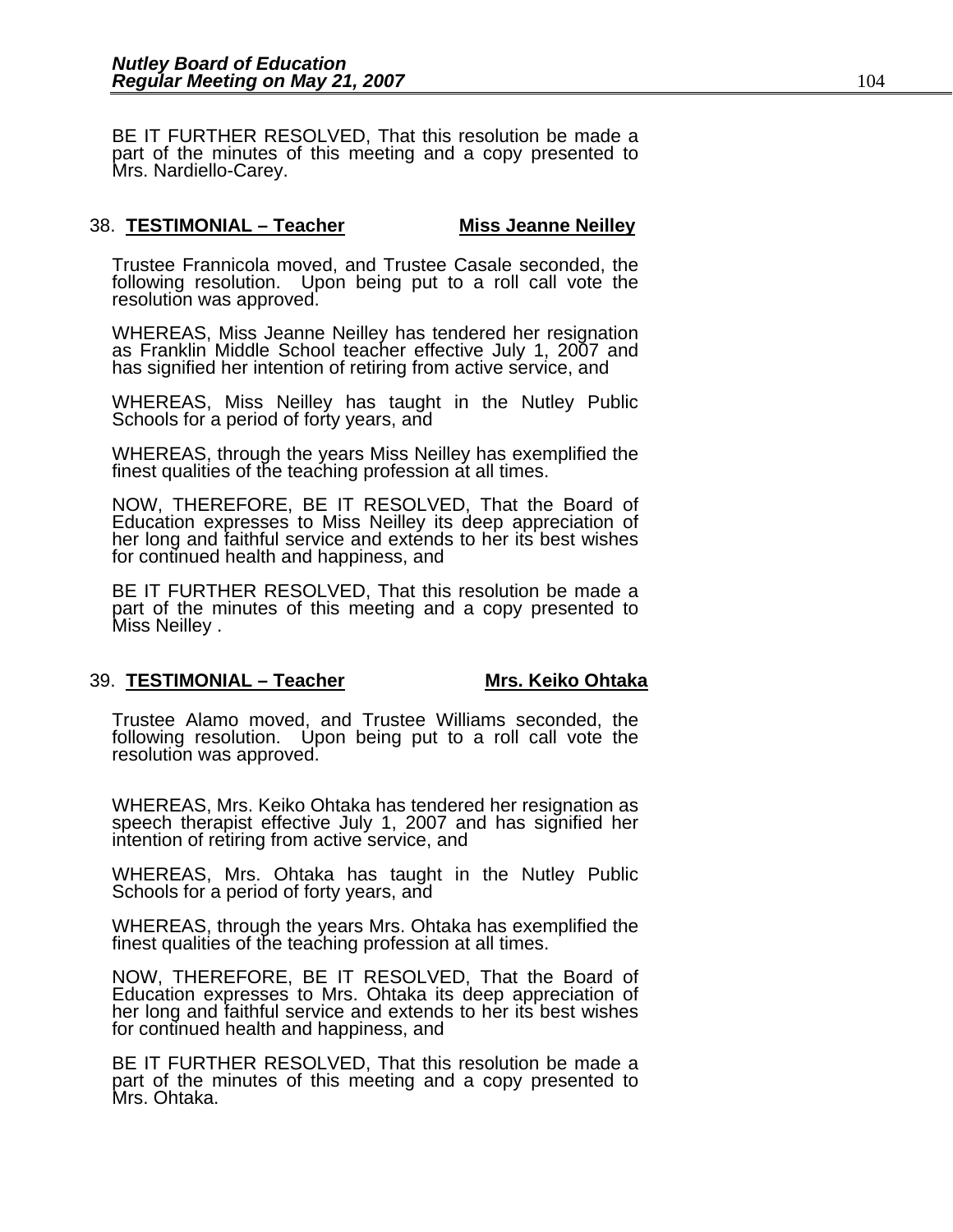# **BOARD SECRETARY'S RESOLUTIONS** RESOLUTIONS

Trustee Del Tufo moved, Trustee Kuchta seconded, a motion that the Board approves the Board Secretary Resolutions numbers 1 through 16.

Resolutions 1 through 16 were approved by roll call vote with the following exception:

1. Trustees Frannicola, Moscaritola and President Olivo abstained on Resolution 12 – Approval of Dental Contract.

# 1. **SECRETARY & TREASURER'S REPORT REPORTS B**

BE IT RESOLVED that the Board of Education approves the acknowledgement and acceptance of the reports of the Board Secretary (Appendix A) and Treasurer of School Monies (Appendix B) for the period of April 30, 2007.

# 2. CERTIFICATION OF MAJOR ACCOUNT FUND STATUS

BE IT RESOLVED that pursuant to NJAC 6A:23-2.11(c) 4, the<br>Nutley Board of Education certifies that as of April 30, 2007,<br>after review of the Secretary's monthly financial report<br>(Appropriations section) and upon consultati meet the district's financial obligations for the remainder of the fiscal year. (Major funds are General Fund, Capital Outlay and<br>Debt Service.)

# 3. BILLS AND MANDATORY PAYMENTS **MANDATORY C**

BE IT RESOLVED that the Board of Education approves the payment of bills and mandatory payments dated May 22, 2007 in the total amount of \$6,399,856.96 (Appendix C).

# 4. **REQUESTS FOR USE OF SCHOOL BUILDINGS AND USE OF BUILDINGS D**

BE IT RESOLVED that the Board of Education approves the requests for the use of school buildings and grounds (Appendix D), that conform to the rules and regulations set by the Board of Education.

 **BOARD SECRETARY'S** 

**SECY. & TREAS.<br>REPORTS** 

**CERTIFICATION<br>MAJOR ACCOUNT FUND STATUS** 

**BILLS &** 

# **GROUNDS AND GROUNDS**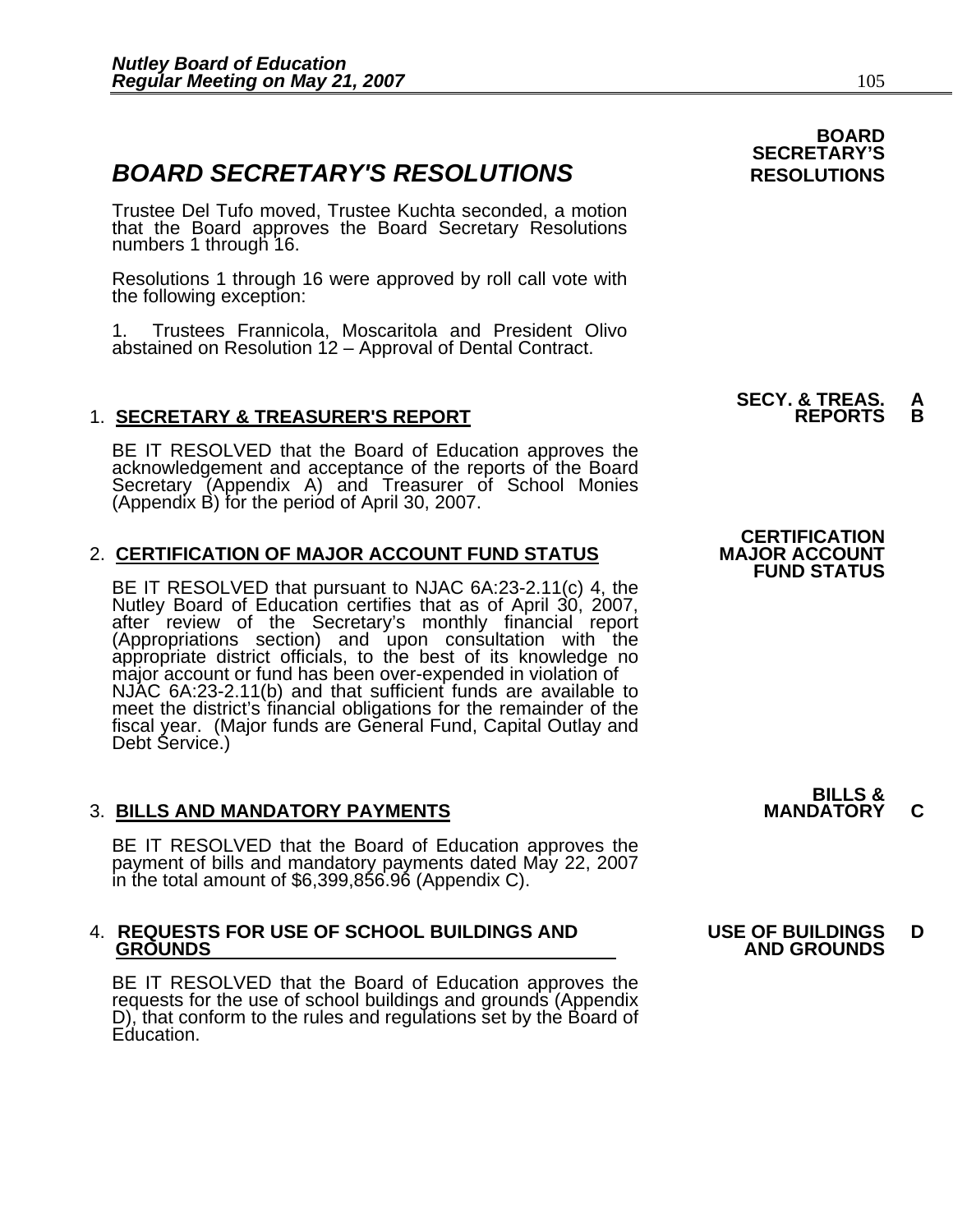# 5. **TRANSFER SCHEDULE TRANSFER E SCHEDULE**

BE IT RESOLVED that the Board of Education approves, in<br>compliance with NJAC 6A:23-2.11(c)3ii, and NJSA 18A:22-8-1,<br>the transfers in the 2006-07 budget dated March 31, 2007 in<br>the amount of \$817,416.10 as appended (Appendi

# 6. **JOINT TRANSPORTATION AGREEMENT**

BE IT RESOLVED, that the Nutley Board of Education<br>approves the following Joint Transportation Agreement with the<br>Bloomfield Board of Education to provide transportation for Special Education students from Bloomfield to the following<br>schools, effective July 1, 2007 through August 31, 2007.

Subject to approval of the County Superintendent of Schools.

| RT# | <b>STUDENTS</b><br># OF | <b>SCHOOL</b>          | <b>COST</b><br><b>PER DIEM</b> |
|-----|-------------------------|------------------------|--------------------------------|
| 12  | 2                       | <b>ECLC</b><br>Chatham | \$75.00                        |
| 14  |                         | <b>Midland Sch</b>     | \$127.00                       |

An additional charge of \$10 per diem will be added for each additional student on an established route.

# 7. **TRANSPORTATION CONTRACT**

BE IT RESOLVED, That the Nutley Board of Education approves a transportation contract Par #1 with a parent to provide transportation for one Special Education student from<br>Nutley to Camp Acorn, Mahwah, NJ effective July 1, 2007<br>through August 3, 2007 at a cost of \$55.11 per day.

Subject to approval of the County Superintendent of Schools.<br>Pending Additional Insurance Certificate **IDEA GRANT** 

# 8. **IDEA GRANT AMENDMENT APPLICATION**

BE IT RESOLVED that the Board of Education approves the amendment application for the fiscal year 2007 IDEA Grant.

# **AGREEMENT**

# **TRANSPORTATION CONTRACT**

**AMENDMENT**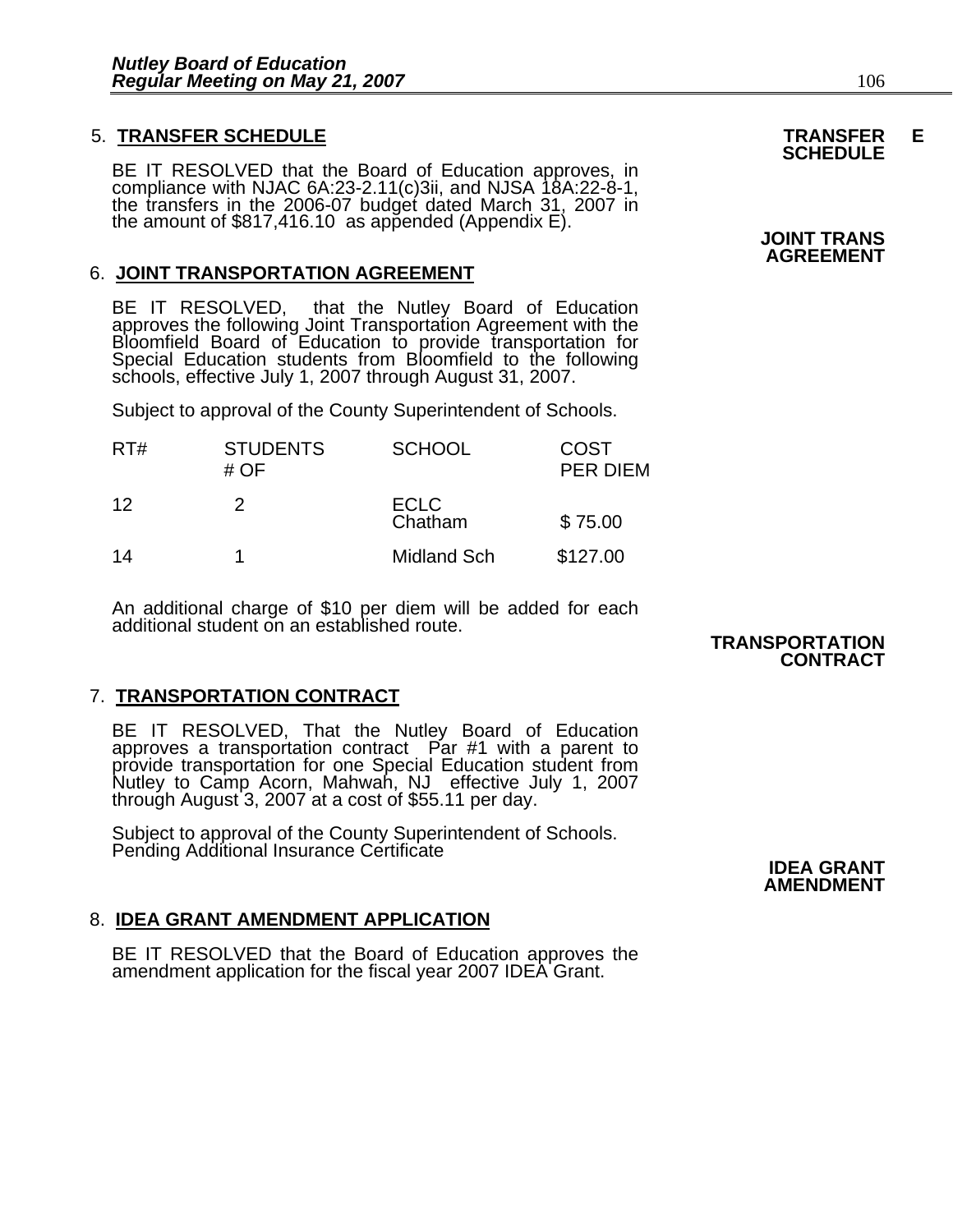# **APPROVE PARTIAL PAY CHANREE CONSTRUCTION CO.**

# 9. **APPROVAL OF PARTIAL PAYMENT TO CHANREE CONSTRUCTION CO.**

BE IT RESOLVED that the Board of Education approves partial payment in the amount of \$326,393.97 to Chanree Construction Co. for the Franklin Middle School Additions and Alterations Project as per the recommendation of the Board's architect and construction manager.

#### **APPROVE PARTIAL PAY A. PFLUGH, INC.**

### 10. **APPROVAL OF PARTIAL PAYMENT TO A. PFLUGH, INC.**

BE IT RESOLVED that the Board of Education approves partial<br>payment in the amount of \$20,237.85 to A. Pflugh, Inc. for the<br>Franklin Middle School Additions and Alterations Project as per<br>the recommendation of the Board's a manager.

#### **APPROVE PARTIAL PAY TRU-VAL ELECTRIC CORP.**

# 11. **APPROVAL OF PARTIAL PAYMENT TO TRU-VAL ELECTRIC CORP.**

BE IT RESOLVED that the Board of Education approves partial payment in the amount of \$59,745.70 to Tru-Val Electric Corp. for the Franklin Middle School Additions and Alterations Project<br>as per the recommendation of the Board's architect and construction manager.

### **APPROVE DENTAL CONTRACT**

# 12. **APPROVAL OF DENTAL CONTRACT**

BE IT RESOLVED that the Nutley Board of Education approves an agreement with Horizon Healthcare Dental Services, Inc. to provide dental insurance coverage for Nutley Board of Education employees, effective July 1, 2007 through June 30, 2009 at the following rates:

> Single Coverage \$31.03 per month<br>Family Coverage \$76.90 per month Family Coverage

#### 13. **APPROVAL OF CHANGE ORDER FOR ADDITIONS AND ALTERATIONS TO FRANKLIN MIDDLE SCHOOL**

BE IT RESOLVED that the Board of Education approves the recommendations from DCM Architecture, Inc., our Architect, and Tri-Tech Engineering, our Construction Manager, for Change Order #13 through Change Order #25, on file in the

#### **APPROVE CHANGE ORDERS F**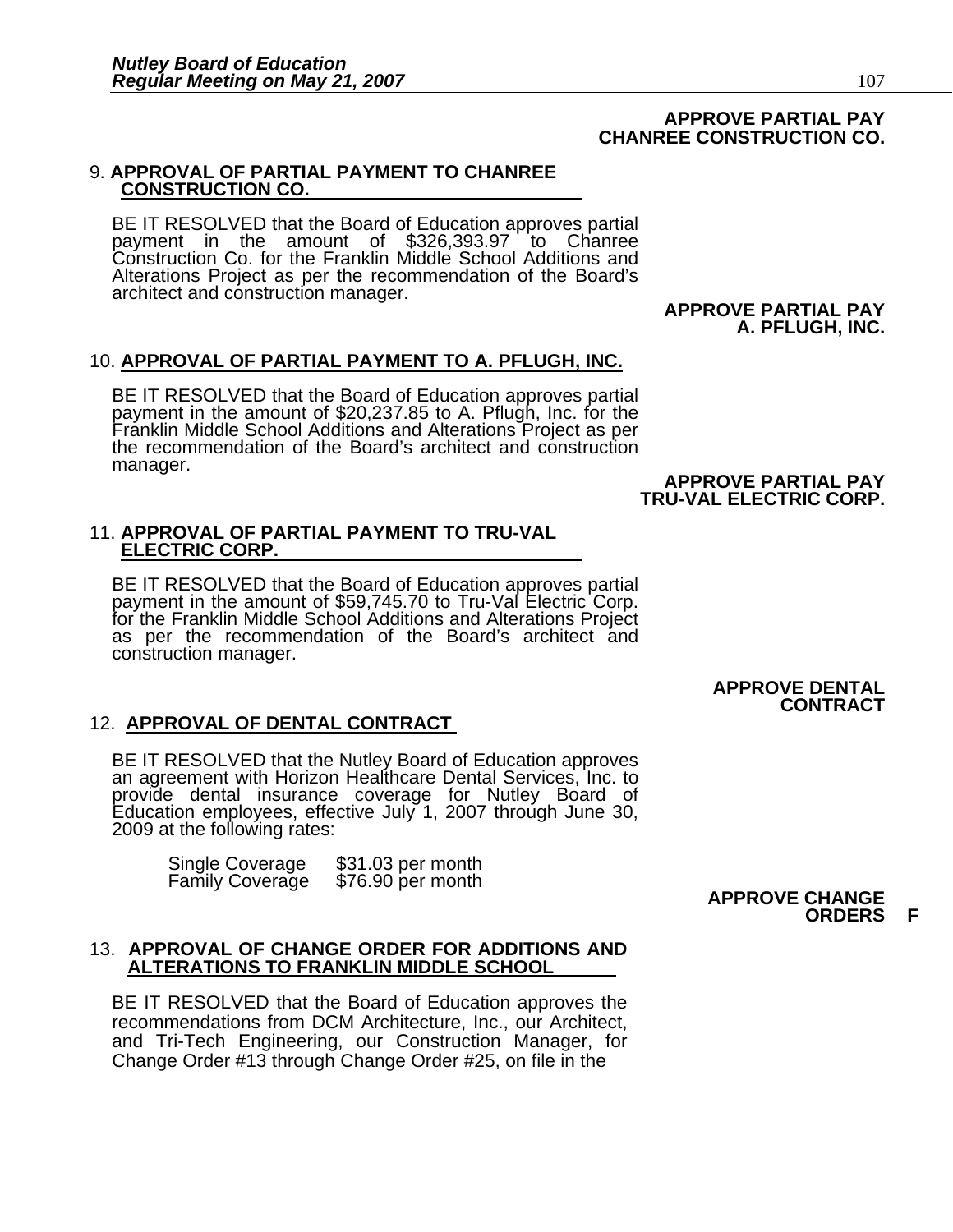Business Office (Appendix F), for Additions and Alterations to Franklin Middle School. The contract with Chanree Construction Co., Inc. will reflect an increase of \$99,752.69.

# 14. **PERMISSION TO ERECT A FENCE**

BE IT RESOLVED that the Board of Education grants permission to Mr. & Mrs. J. Collins the owners of 50 Overlook Terrace to erect a 4' fence in their yard adjacent to the Board's

# 15. **BIDS FOR NEW FACE BRICK FOR NHS**

WHEREAS, bids for the purchase of New Face Brick for the Nutley High School Buildings were advertised on Wednesday, May 2, 2007 and

WHEREAS, sealed bids were publicly opened and read aloud on May 17, 2007 at 10:00 am in the Nutley Board Office located at 375 Bloomfield Avenue, Nutley, NJ by the Business Administrator/Board Secretary and

WHEREAS, the following bid was received in the following amount:

Abbey Hart Brick Company, Inc. \$8,726.73<br>Piscataway, NJ 08854

and

WHEREAS, the bid of Abbey Hart Brick Company, Inc. is the low bidder and the bid appears to meet all specifications,

NOW, THEREFORE, BE IT RESOLVED, that the Board of Education awards the bid for the purchase of New Face Brick for the Nutley High School Buildings to Abbey Hart Brick Company, Inc. at their bid price noted above. **APPROVE AMENDMENT TO HORIZON BLUE CROSS/** 

 **BLUE SHIELD OF NJ** 

#### 16. **APPROVAL OF AMENDMENT TO CONTRACT WITH HORIZON BLUE CROSS BLUE SHIELD OF NEW JERSEY**

BE IT RESOLVED that the Board of Education approves the amendment to Schedule B of the contract with Horizon Blue Cross Blue Shield, which is on file in the Business Office, approved at the March 27, 2006 Regular Meeting.

**PERMISSION TO ERECT A FENCE** 

### **BIDS FOR NEW FACE BRICK FOR NHS**